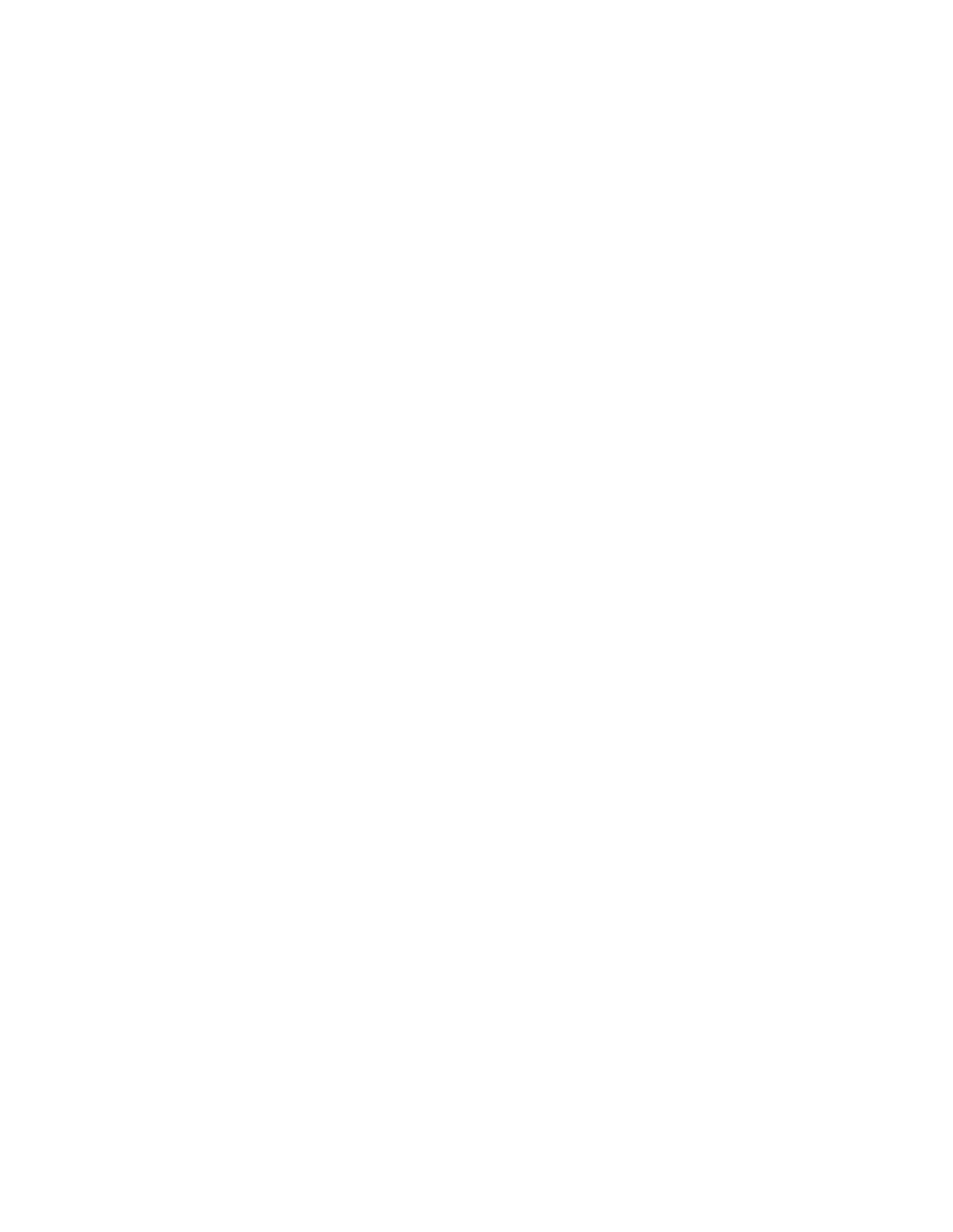#### **Public service**

*We are here to serve the public with the highest level of integrity.*

#### **Excellence**

*We aspire to achieve exceptional results*

#### **Teamwork**

*We engage others in ways that foster respect and trust.*

#### **Respect**

*We encourage and appreciate diversity in people and ideas.*

#### **Innovation**

*We take pride in coming up with innovative solutions.*

#### **Sustainability**

*We are leaders in demonstrating resource use and protection.*

# **Metro's values and purpose**

We inspire, engage, teach and invite people to preserve and enhance the quality of life and the environment for current and future generations.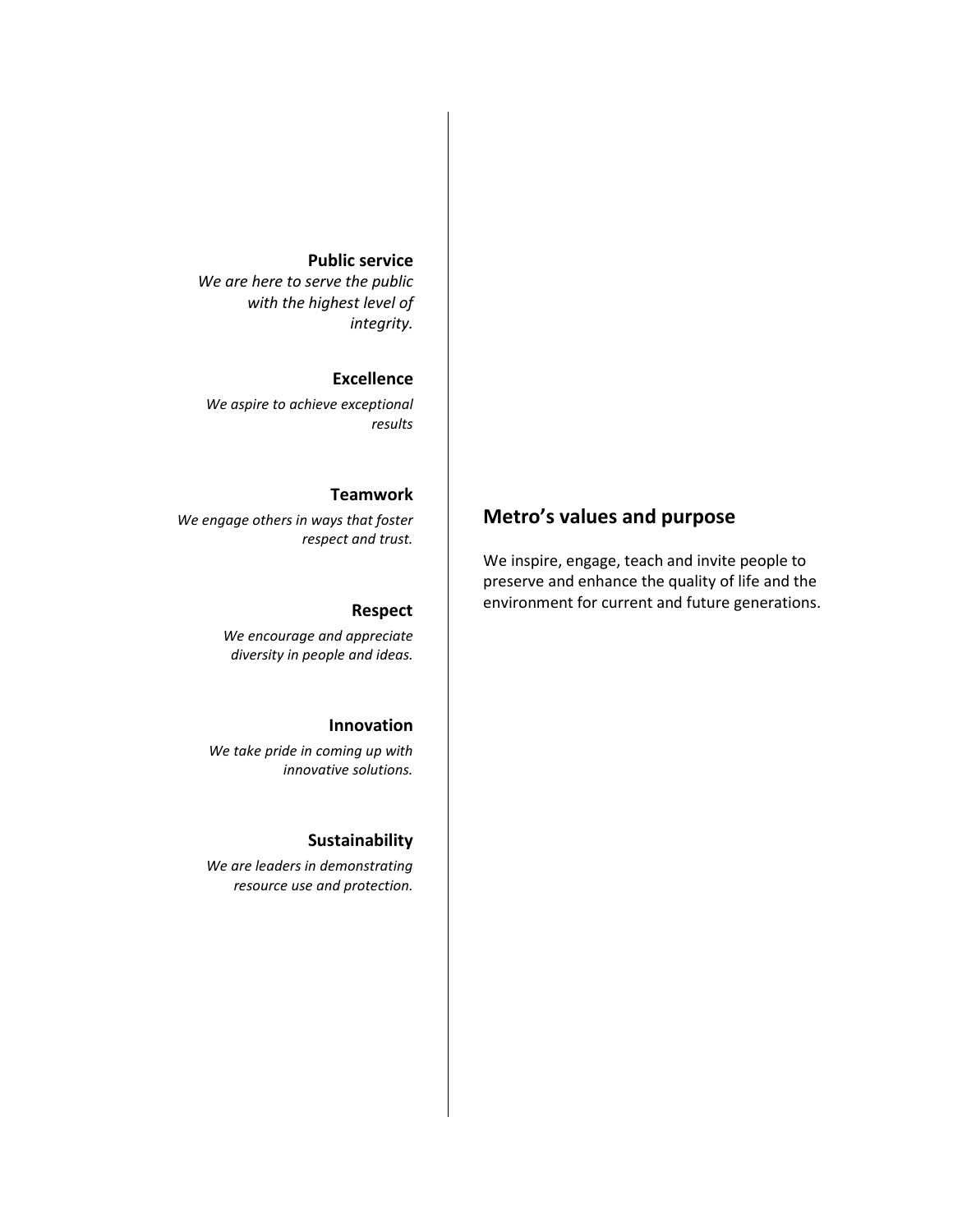If you picnic at Blue Lake or take your kids to the Oregon Zoo, enjoy symphonies at the Schnitz or auto shows at the convention center, put out your trash or drive your car – we've already crossed paths.

#### **So, hello. We're Metro – nice to meet you.**

In a metropolitan area as big as Portland, we can do a lot of things better together. Join us to help the region prepare for a happy, healthy future.

#### **Stay in touch with news, stories and things to do.**

oregonmetro.gov/news

#### **Follow oregonmetro**



# **Metro Council President**

Lynn Peterson

## **Metro Councilors**

Shirley Craddick, District 1 Christine Lewis, District 2 Craig Dirksen, District 3 Juan Carlos Gonzales, District 4 Sam Chase, District 5 Bob Stacey, District 6

#### **Auditor**

Brian Evans

600 NE Grand Ave. Portland, OR 97232-2736 503-797-1700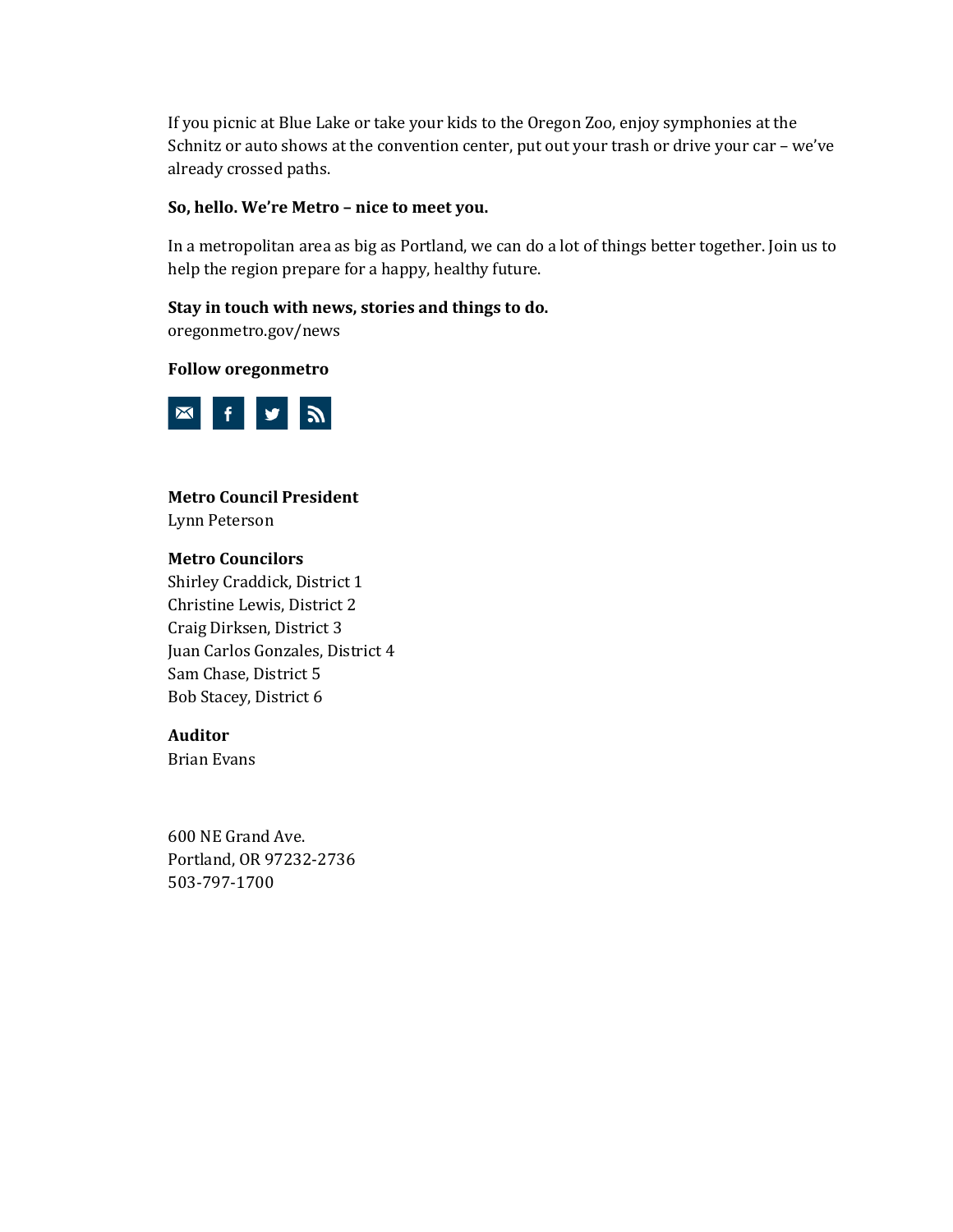## **2019 AFFORDABLE HOUSING BOND PROGRAM WORK PLAN**

Adopted by Resolution No. 19-4956 on January 31, 2019 by the Metro Council.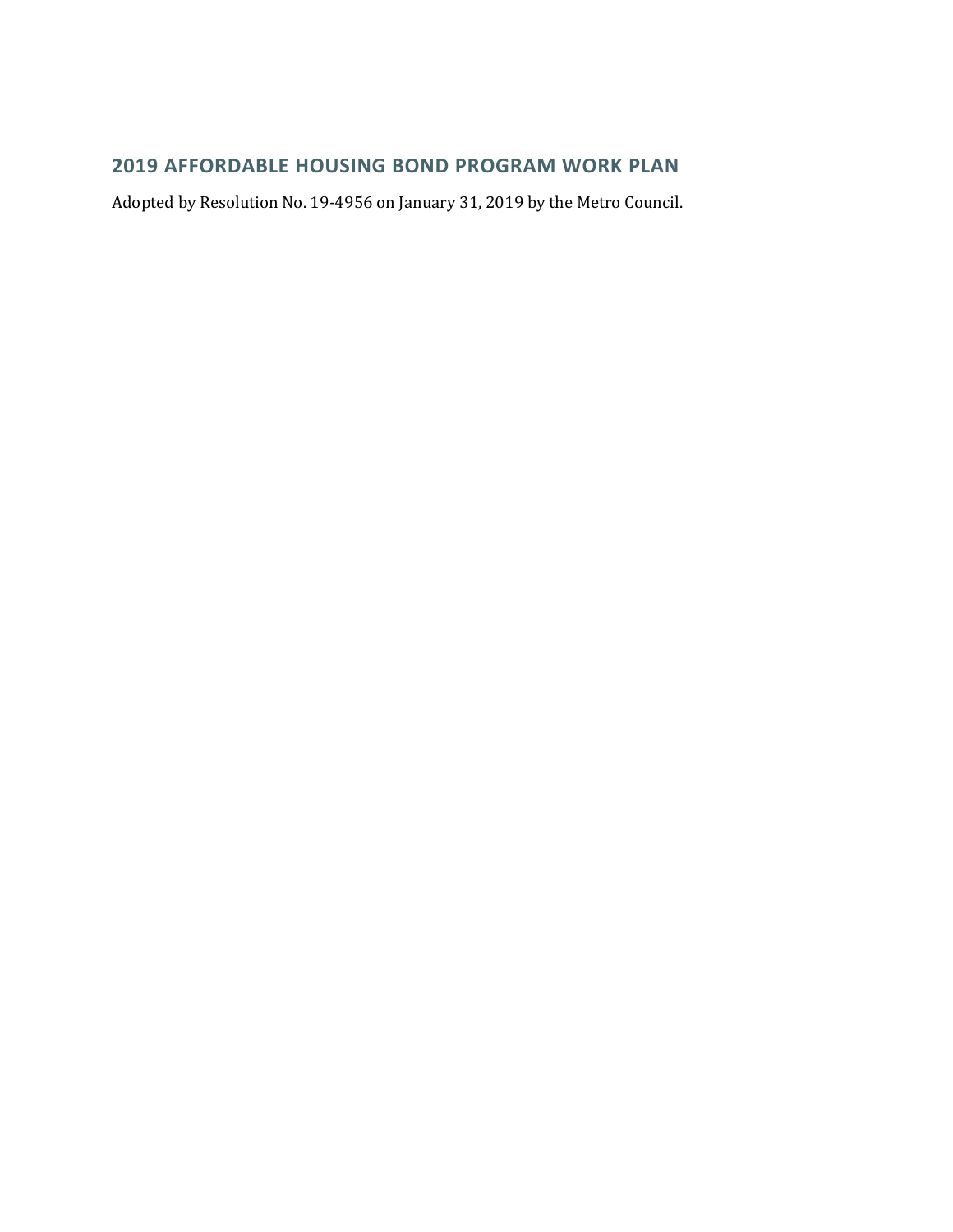## **TABLE OF CONTENTS**

| 1.  |                                                                             |  |  |  |  |  |  |
|-----|-----------------------------------------------------------------------------|--|--|--|--|--|--|
| 2.  |                                                                             |  |  |  |  |  |  |
| 3.  |                                                                             |  |  |  |  |  |  |
|     |                                                                             |  |  |  |  |  |  |
|     |                                                                             |  |  |  |  |  |  |
| 3.3 |                                                                             |  |  |  |  |  |  |
|     |                                                                             |  |  |  |  |  |  |
| 4.  |                                                                             |  |  |  |  |  |  |
| 5.  | DISTRIBUTION OF FUNDS AND TARGETS AND REQUIREMENTS FOR LOCAL                |  |  |  |  |  |  |
|     |                                                                             |  |  |  |  |  |  |
|     |                                                                             |  |  |  |  |  |  |
| 6.  |                                                                             |  |  |  |  |  |  |
|     |                                                                             |  |  |  |  |  |  |
| 7.  |                                                                             |  |  |  |  |  |  |
|     |                                                                             |  |  |  |  |  |  |
|     |                                                                             |  |  |  |  |  |  |
|     |                                                                             |  |  |  |  |  |  |
|     |                                                                             |  |  |  |  |  |  |
| 8.  |                                                                             |  |  |  |  |  |  |
|     |                                                                             |  |  |  |  |  |  |
|     |                                                                             |  |  |  |  |  |  |
|     |                                                                             |  |  |  |  |  |  |
|     |                                                                             |  |  |  |  |  |  |
|     |                                                                             |  |  |  |  |  |  |
|     |                                                                             |  |  |  |  |  |  |
|     |                                                                             |  |  |  |  |  |  |
|     | EXHIBIT B - BREAKDOWN OF UNIT PRODUCTION TARGETS AND FUNDING ELIGIBILITY 16 |  |  |  |  |  |  |
|     |                                                                             |  |  |  |  |  |  |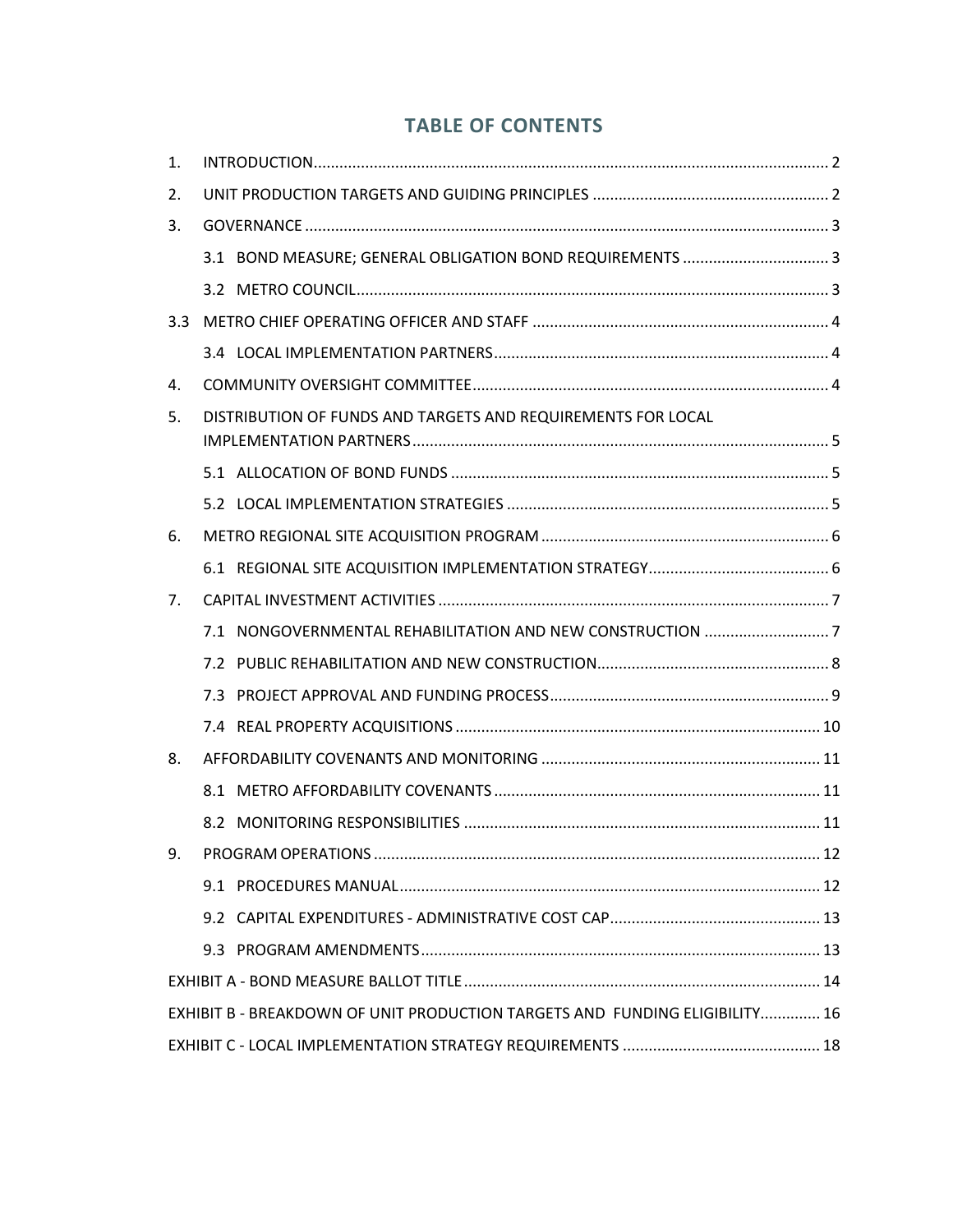# <span id="page-6-0"></span>**1. INTRODUCTION**

On November 6, 2018, voters approved a \$652.8 million bond measure ("Bond Measure"), directing Metro to fund affordable housing throughout the Metro region. As defined in the Bond Measure, the term "affordable housing" means "land and improvements for residential units occupied by lowincome families making 80% or less of area median income." Such housing may be of any type, including but not limited to single-family, multi-family, houses, apartments, and/or the land on which such facilities are located or may be constructed.

In June of 2018, the Metro Council adopted the Metro Chief Operating Officer's recommended program framework, as set forth in Regional Investment Strategy: Affordable Homes for Greater Portland ("Initial Housing Bond Framework"), which included recommendations for unit production goals, commitments to advancing racial equity, and implementation guidelines developed in collaboration with stakeholders, jurisdictions, housing providers and other partners.

This Affordable Housing Program Work Plan ("Work Plan") provides a comprehensive plan for implementing Metro's Bond Measure program (referred to herein as the "Housing Bond Program" or "Program"). This document incorporates and supplements the Initial Housing Bond Framework, and is the governing document for Program implementation, addressing how Bond Measure proceeds will be administered to ensure delivery of the outcomes described in the Bond Measure.

# <span id="page-6-1"></span>**2. UNIT PRODUCTION TARGETS AND GUIDING PRINCIPLES**

The primary goal of the Housing Bond Program is create at least **3,900 new affordable homes**, of which:

- At least 1,600 homes will be affordable to households making 30% of area median income (AMI) or below;
- At least 1,950 homes will be sized for families, with 2 or more bedrooms; and
- No more than 10 percent of homes will be provided for households making 61-80% of AMI.

For acquired rental properties, the above targets and cap on homes for households making 61-80% of AMI will be applied upon turnover.

In its efforts to achieve the Program unit production targets referenced above ("Unit Production Targets" or "Targets"), Metro is guided by four principles ("Guiding Principles"), which were derived from (a) existing Metro policies, including the agency's Strategy to Advance Racial Equity, Diversity, and Inclusion and (b) conversations with key stakeholders who participated in a six month public process convened prior to the referral of the Bond Measure. Those Guiding Principles are:

**1) Lead with racial equity**. Ensure that racial equity considerations guide and are integrated throughout all aspects of Program implementation, including community engagement, project location prioritization, tenant screening and marketing, resident and/or supportive services, and inclusive workforce strategies.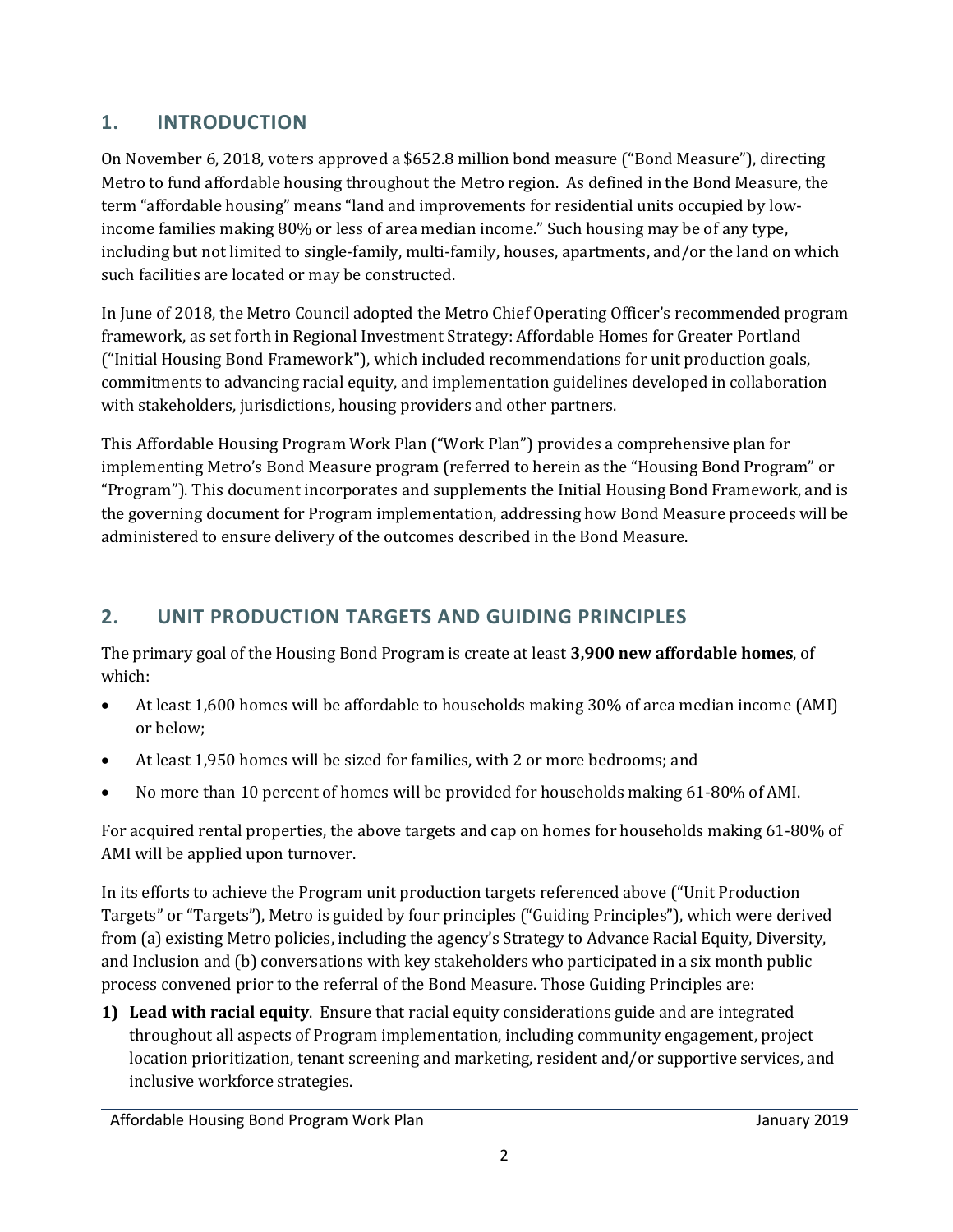- **2) Create opportunity for those in need**. Ensure that Program investments serve people currently left behind in the region's housing market, especially: communities of color, families with children and multiple generations, people living with disabilities, seniors, veterans, households experiencing or at risk of homelessness, and households at risk of displacement. Incorporate commitments for tracking and reporting on Program outcomes for people of color and other historically marginalized groups.
- **3) Create opportunity throughout the region**. Ensure that Program investments are distributed across the region to (a) expand affordable housing options in neighborhoods that have not historically included sufficient supply of affordable homes, (b) increase access to transportation, employment, education, nutrition, parks and natural areas, and (c) help prevent displacement in changing neighborhoods where communities of color live today.
- **4) Ensure long-term benefits and good use of public dollars**. Provide for community oversight to ensure transparency and accountability in Program activities and outcomes. Ensure financially sound investments in affordable, high quality homes. Allow flexibility and efficiency to respond to local needs and opportunities, and to create immediate affordable housing opportunities for those in need.

These Guiding Principles will be implemented consistent with applicable requirements of the federal Fair Housing Act and ORS Chapter 659a and, as appropriate, in consultation with the Fair Housing Council of Oregon.

## <span id="page-7-0"></span>**3. GOVERNANCE**

## <span id="page-7-1"></span>**3.1 BOND MEASURE; GENERAL OBLIGATION BOND REQUIREMENTS**

On June 7, 2018, the Metro Council adopted Resolution 18-4898 referring to Metro area voters the Bond Measure authorizing Metro to issue general obligation bonds in the amount of \$652.8 million to fund affordable housing. The Program and this Work Plan must comply with the promises made to the voters in the Bond Measure. In addition, in accordance with Oregon law, the bond funds may be used only to pay for capital costs, including costs associated with acquisition, construction, improvement, remodeling, furnishing, equipping, maintenance or repair having an expected useful life of more than one year. Bond funds may not be used to pay for general project maintenance and repair, supplies, or equipment that are not intrinsic to a structure or for any other costs that do not meet the definition of "capital costs" under the Oregon Constitution and Oregon law.

## <span id="page-7-2"></span>**3.2 METRO COUNCIL**

The Metro Council provides policy direction for the Housing Bond Program through:

- A. Adoption of this Work Plan;
- B. Appointment of Community Oversight Committee members, chair and/or co-chairs, collectively charged with monitoring program implementation;
- C. Approval of Local Implementation Strategies and Metro Regional Site Acquisition Strategy;

Affordable Housing Bond Program Work Plan January 2019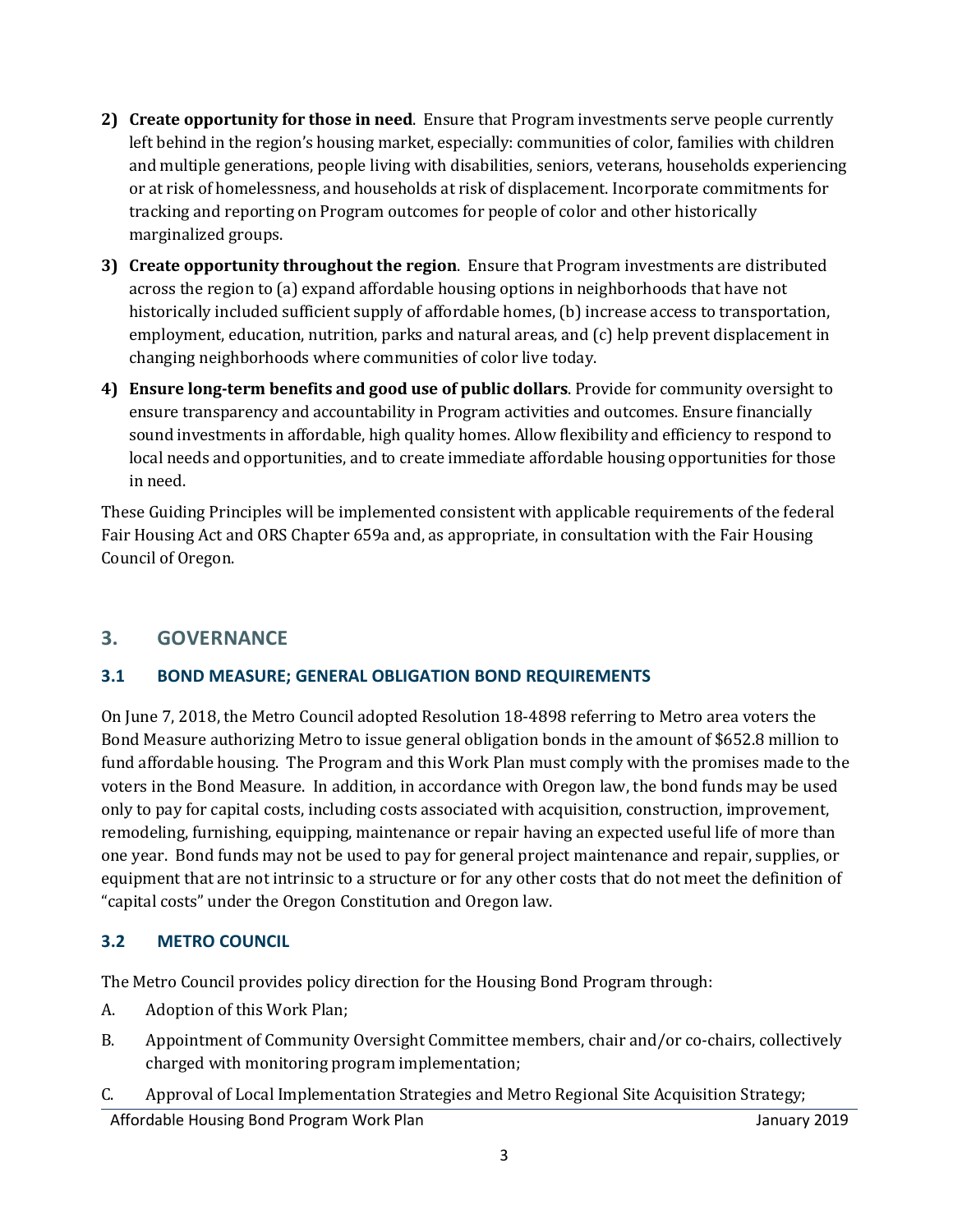- D. Approval of intergovernmental agreements for implementation (each, an "Implementation IGA") with Local Implementation Partners; and
- E. Monitoring of Program outcomes, with guidance from the Community Oversight Committee.

# <span id="page-8-0"></span>**3.3 METRO CHIEF OPERATING OFFICER AND STAFF**

The Metro Chief Operating Officer (COO) is authorized by the Metro Council to implement this Work Plan, and the COO will direct staff to conduct all program administration activities referenced herein, including (without limitation) the following:

- A. Acquisition of real property and associated project funding in accordance with the Metro Regional Site Acquisition Strategy and the criteria and conditions set forth in this Work Plan;
- B. Authorization of Metro Bond Measure funding for projects and program administration activities of Local Implementation Partners in accordance with the criteria and conditions set forth in this Work Plan; and
- C. Convening meetings and providing administrative support for the Community Oversight Committee.

## <span id="page-8-1"></span>**3.4 LOCAL IMPLEMENTATION PARTNERS**

Government agencies that are eligible to become Local Implementation Partners include counties, public housing authorities, and cities with populations over 50,000 that receive and administer their own federal Community Development Block Grant (CDBG) funding. To be eligible to receive Metro Bond Measure funds, Local Implementation Partners that receive Bond funding must:

- A. Adopt a Local Implementation Strategy, informed by community engagement, that includes a development plan to achieve the unit production targets, a strategy for advancing racial equity, and ensuring community engagement in implementation (see Section 5.2 and Exhibit C);
- B. Enter into an Implementation IGA with Metro, obligating the Local Implementation Partner to comply with this Work Plan and enter into certain covenants required to ensure compliance with the Bond Measure and other applicable law; and
- C. Provide adequate assurances to Metro that Metro Bond Measure funds will be expended solely to make permitted capital investments to create affordable housing in accordance with this Work Plan.

# <span id="page-8-2"></span>**4. COMMUNITY OVERSIGHT COMMITTEE**

In accordance with Metro Code Section 2.19, Metro will appoint a Community Oversight Committee ("Oversight Committee") to ensure Program transparency and accountability. The Oversight Committee will be charged with the following duties: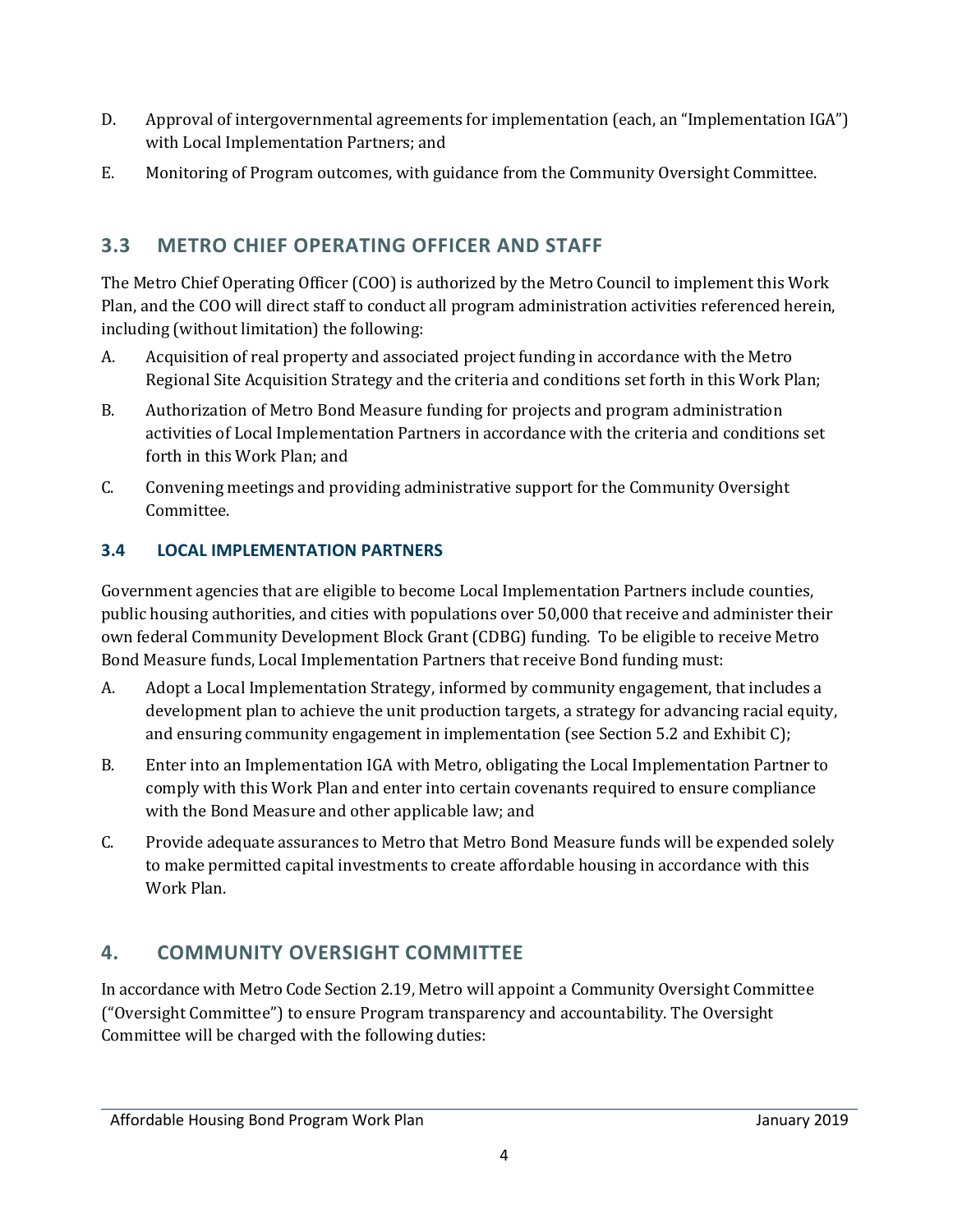- A. Review local implementation strategies and Metro's Regional Site Acquisition Implementation Strategy for alignment with the Guiding Principles and clear plan to achieve the local share of Unit Production Targets, and recommend strategies for Metro Council approval; and
- B. Monitor program expenditures and outcomes and provide an annual report and presentation to Metro Council. The Committee may recommend changes to implementation strategies as necessary to achieve Unit Production Targets and adhere to the Guiding Principles.

Metro staff will consult members of the Community Oversight Committee as needed to advise on projects prior to the Metro COO's authorization of funding.

# <span id="page-9-0"></span>**5. DISTRIBUTION OF FUNDS AND TARGETS AND REQUIREMENTS FOR LOCAL IMPLEMENTATION PARTNERS**

The Housing Bond Program is guided by regional goals and oversight, but implemented by the Local Implementation Partners, who are best positioned to respond to community affordable housing needs. Successful implementation requires flexibility for local jurisdictions to create and nimbly pursue strategies that respond to local community priorities and market contexts. Metro and the Local Implementation Partners must work together to ensure that Local Implementation Strategies, actions and investments advance desired regional outcomes that honor the commitments made to the region's voters.

## <span id="page-9-1"></span>**5.1 ALLOCATION OF BOND FUNDS**

Metro Bond Measure funds will be allocated to Local Implementation Partners on the basis of assessed value of property, as described in Exhibit B. Except for permitted Program administration funding disbursements, Program funds will be committed and disbursed on a project-by-project basis following execution of Implementation IGAs. Distribution of Bond Measure funds will be conditioned on a Local Implementation Partner's ongoing demonstration of progress toward its assigned share of the Unit Production Targets set forth in Exhibit B.

## <span id="page-9-2"></span>**5.2 LOCAL IMPLEMENTATION STRATEGIES**

To be eligible to receive Bond Measure funds, a Local Implementation Partner must create a Local Implementation Strategy outlining strategies for achieving its allocated share of Unit Production Targets. Each Local Implementation Strategy will be aligned with the Guiding Principles.

Each Local Implementation Strategy must include the following components, described in more detail in Exhibit C:

- A. Development Plan to achieve the Unit Production Targets, including criteria and selection process(es);
- B. Strategy for advancing racial equity throughout implementation;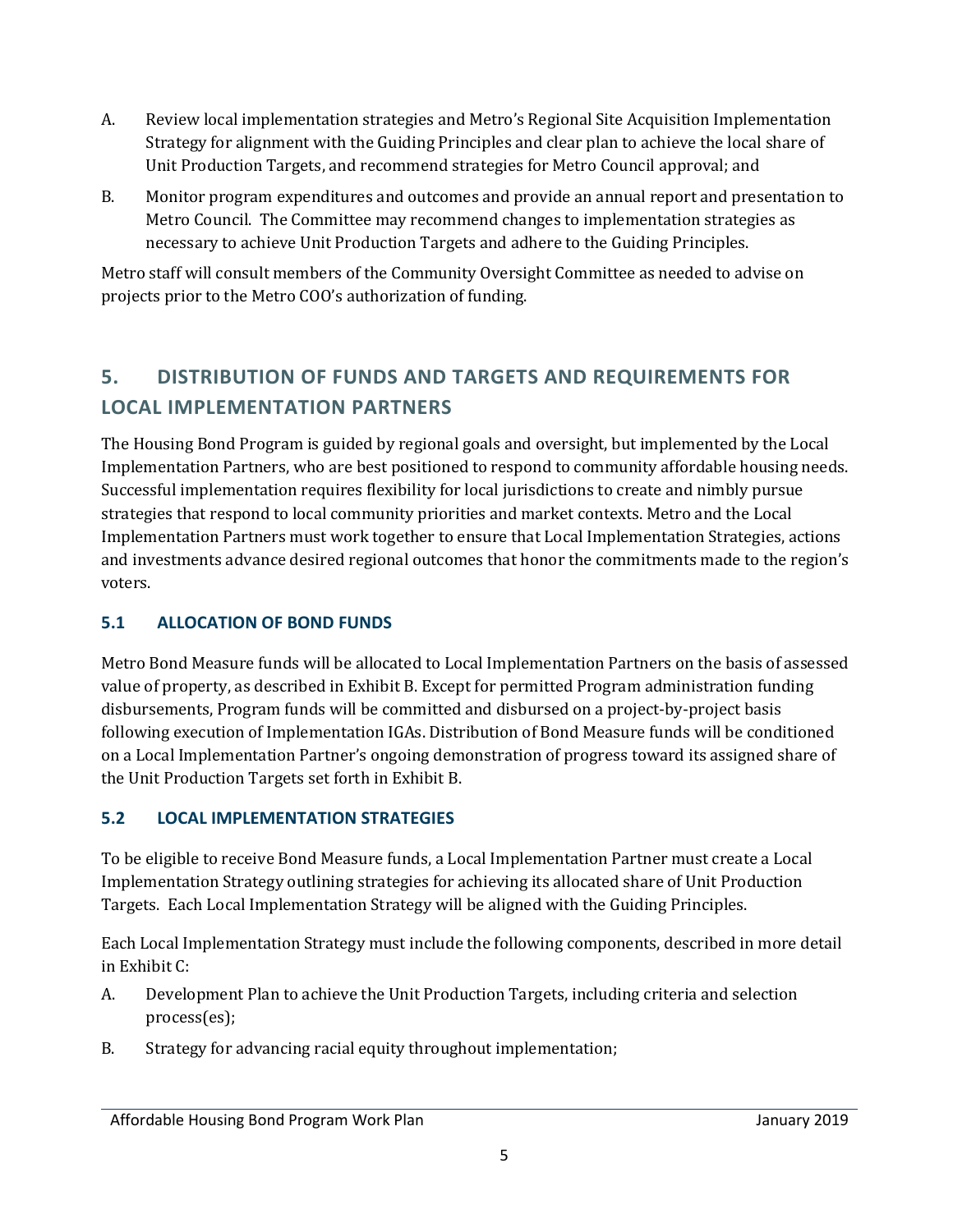- C. Engagement report summarizing how stakeholder input shaped the development of the Local Implementation Strategy; and
- D. Plan for ongoing community engagement to inform project implementation.

## **Approval and Revision Process**

The Community Oversight Committee will review Local Implementation Strategies and recommend them for approval by the Metro Council. One Local Implementation Strategies have been approved by local governing bodies and Metro Council, they will be incorporated into Implementation IGAs.

As needed, the Oversight Committee and/or Local Implementation Partners may recommend changes to Local Implementation Strategies based on annual evaluation of Program outcomes. Local Implementation Strategies may be revised only following approval by the Metro Council and local governing bodies.

# <span id="page-10-0"></span>**6. METRO REGIONAL SITE ACQUISITION PROGRAM**

The Regional Site Acquisition Program will seek to support Local Implementation Partners in achieving the overall Unit Production Targets. Program funds will be used to purchase regionally significant sites and may be used to help ensure subsequent project development.

## <span id="page-10-1"></span>**6.1 REGIONAL SITE ACQUISITION IMPLEMENTATION STRATEGY**

Up to ten percent of Bond Measure funds will be retained by Metro for the Regional Site Acquisition Program. Metro will create a Regional Site Acquisition Implementation Strategy outlining commitments and strategies for ensuring that regional site acquisitions are coordinated with Local Implementation Partners to support regional progress toward Unit Production Targets. The Regional Site Acquisition Implementation Strategy will be aligned with the Guiding Principles.

The Regional Site Acquisition Implementation Strategy must include the following components, consistent with applicable required elements of Local Implementation Strategies, as described in Exhibit C:

- A. Development plan including criteria and selection process(es), including a process for engaging relevant Local Implementation Partners;
- B. Strategy for advancing racial equity throughout implementation, in alignment with applicable Local Implementation Strategy approaches; and
- C. Engagement report summarizing how stakeholder input shaped the development of the Regional Site Acquisition Implementation Strategy.

Metro will engage Local Implementation Partners throughout the development of the Regional Site Acquisition Strategy to ensure alignment and coordination with Local Implementation Strategies and approaches.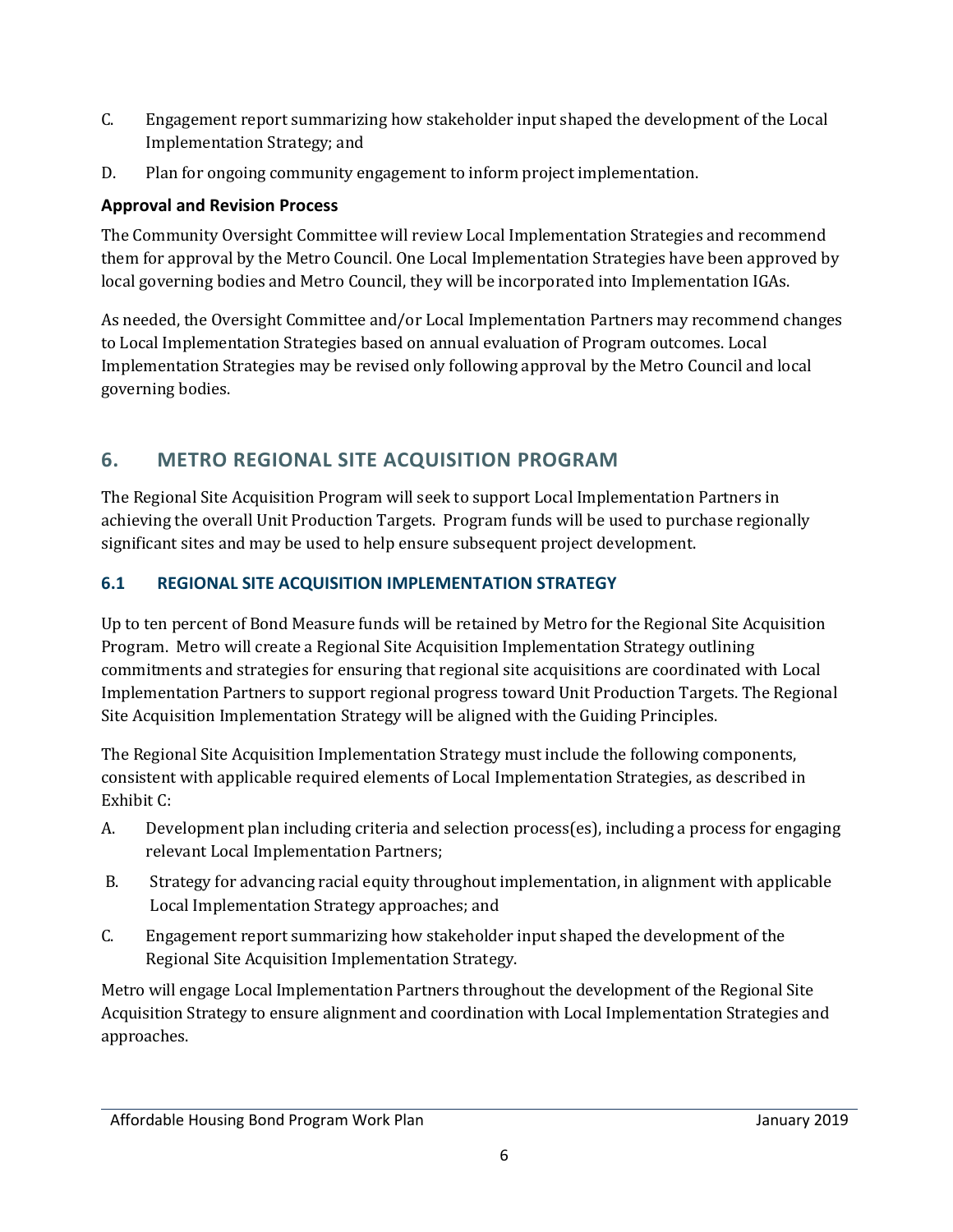## **Approval and Revision Process**

The Community Oversight Committee will review the Regional Site Acquisition Implementation and recommend such strategy for approval by Metro Council.

As needed, the Oversight Committee and/or Metro staff may recommend changes to the Regional Site Acquisition Implementation Strategy based on annual evaluation of Program outcomes. The Regional Site Acquisition Implementation Strategy may be revised only following approval by the Metro Council.

# <span id="page-11-0"></span>**7. CAPITAL INVESTMENT ACTIVITIES**

Affordable housing projects proposing to use Bond Measure funds must be selected using a process and criteria consistent with the applicable Local Implementation Strategy and/or Metro Site Acquisition Implementation Strategy. Funding will be authorized by the Metro COO based on consistency with applicable strategy and compliance with this Work Plan. Metro staff will consult members of the Community Oversight Committee as needed to advise on projects prior to authorization of funding by the COO.

Once a project is approved by the Metro COO, Bond Measure funds will be released to the Local Implementation Partner in accordance with the terms of the Implementation IGA, which may require the release of funds in stages upon completion of construction and development benchmarks. Local Implementation Partners may directly utilize the Bond Measure funds for public improvement projects, or loan, grant or otherwise contribute these funds to a non-governmental entity, such as a Low Income Housing Tax Credit (LIHTC) Partnership or LLC for private projects.

## <span id="page-11-1"></span>**7.1 NONGOVERNMENTAL REHABILITATION AND NEW CONSTRUCTION**

Local Implementation Partners may contribute Metro Bond Measure funds to private for-profit and nonprofit development entities to pay for new construction of privately owned affordable housing or for the acquisition and rehabilitation of existing market rate/unregulated housing being converted to regulated affordable housing. Bond Measure funds may be contributed to projects as either the primary source of project funding or as "gap funding" as described below.

## *Gap Funding*

Local Implementation Partners may use Bond Measure funds to provide grants and make loans to qualified private for-profit or nonprofit entities developing, owning and operating affordable housing projects, including LIHTC Partnerships or LLCs, to assist these entities in closing funding gaps between all other available sources of funding (including but not limited to LIHTC equity, senior secured project indebtedness, other state and local loan and grant proceeds and programs, and private and/or philanthropic sources), and the actual project development and construction costs. Local Implementation Partners may provide Bond Measure funds to such private entities in the form of loans or grants. Loans may be "cash-flow-only," or "soft loans" and may include below market or no interest, non-recourse, extended amortization or fully "forgivable" repayment terms.

Affordable Housing Bond Program Work Plan January 2019 anuary 2019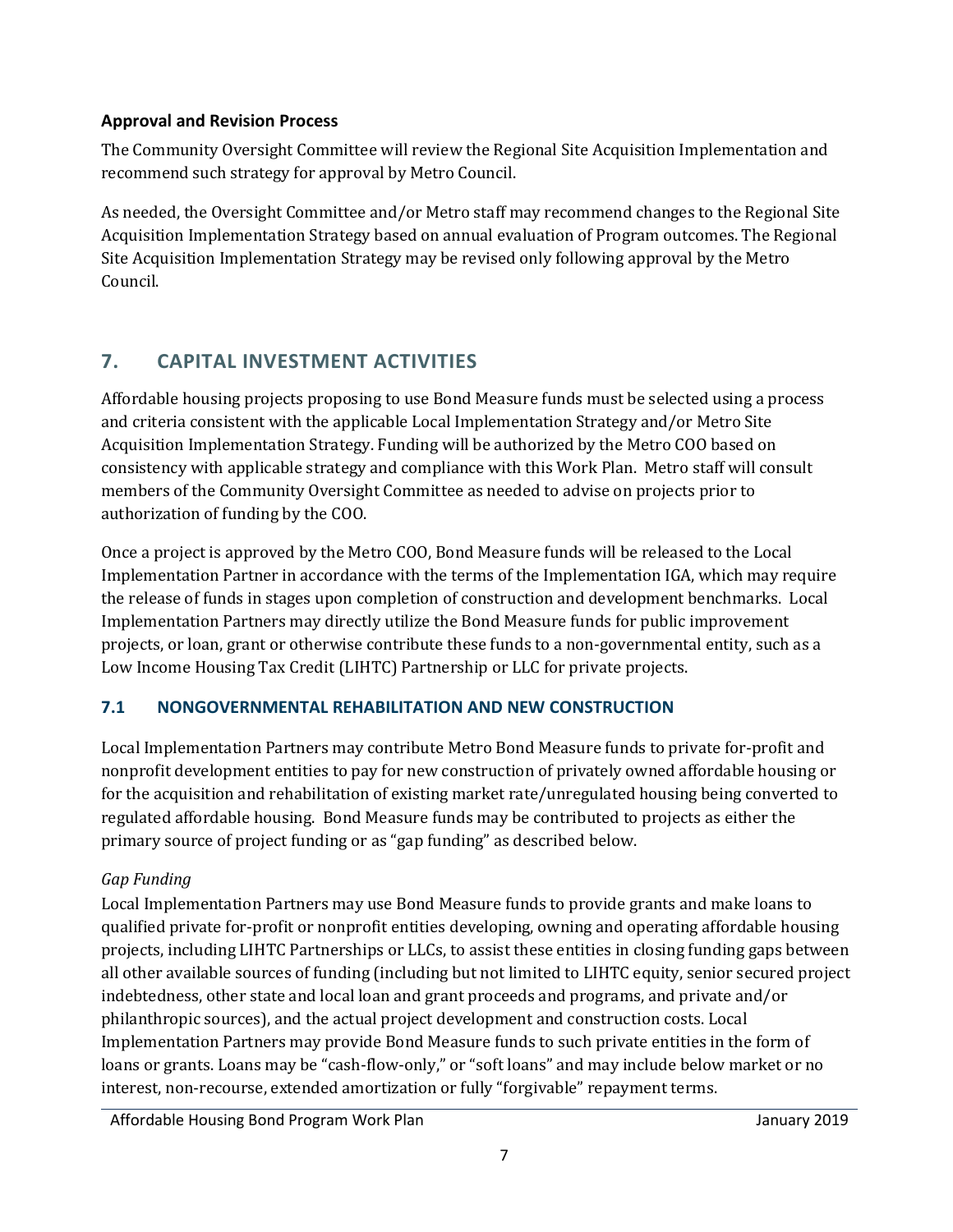## *Eligible Costs*

Bond Measure funds may be used to pay for qualified capital costs associated with the following:

- Construction of new affordable housing for households earning 80% area median income (AMI) or less;
- Acquisition and rehabilitation of residential buildings with no existing form of public affordability restriction;
- Construction of new affordable housing as part of the redevelopment of a residential property with existing public affordability restrictions, as long as the redevelopment results in a substantial net increase in the total number of affordable homes. In such cases, Program funding may only be used for the portion of new homes that are not replacing regulated affordable homes currently on the site and related project/site improvements, such as parking, infrastructure improvements, and community space;
- Construction of ancillary commercial space, community space, and resident amenities, as long as ancillary spaces and amenities are part of buildings that contribute toward Unit Production Targets;
- All necessary and required site work and infrastructure for the above projects;
- Predevelopment costs, including third party reports, design studies, financial modeling and community outreach, which may be reimbursed upon closing of construction financing of an affordable housing project. Prior to closing, these costs are an eligible use of bond program administration funding, but will count toward administrative funding caps prior to reimbursement through a project closing; and
- Administrative costs that comply with requirements laid out in Section 9.2.

## *Ineligible Costs*

Bond proceeds must be used to finance projects that constitute capital construction, capital improvement or a capital cost as those terms are defined by the relevant provisions or the Oregon Constitution, Oregon law (including ORS 310.140) and the parameters of the Bond Measure.

Costs that are ineligible for bond funding include but are not limited to:

- Acquisition of housing with existing public affordability restrictions;
- Rehabilitation of housing with existing public affordability restrictions;
- Redevelopment of residential properties with existing public affordability restrictions that does not result in a substantial net increase in the number of affordable homes on the site;
- Project operating costs, including the provision of resident support services;
- Rental assistance; and
- Administrative costs that do not comply with requirements laid out in Section 9.2.

## <span id="page-12-0"></span>**7.2 PUBLIC REHABILITATION AND NEW CONSTRUCTION**

Affordable Housing Bond Program Work Plan January 2019 anuary 2019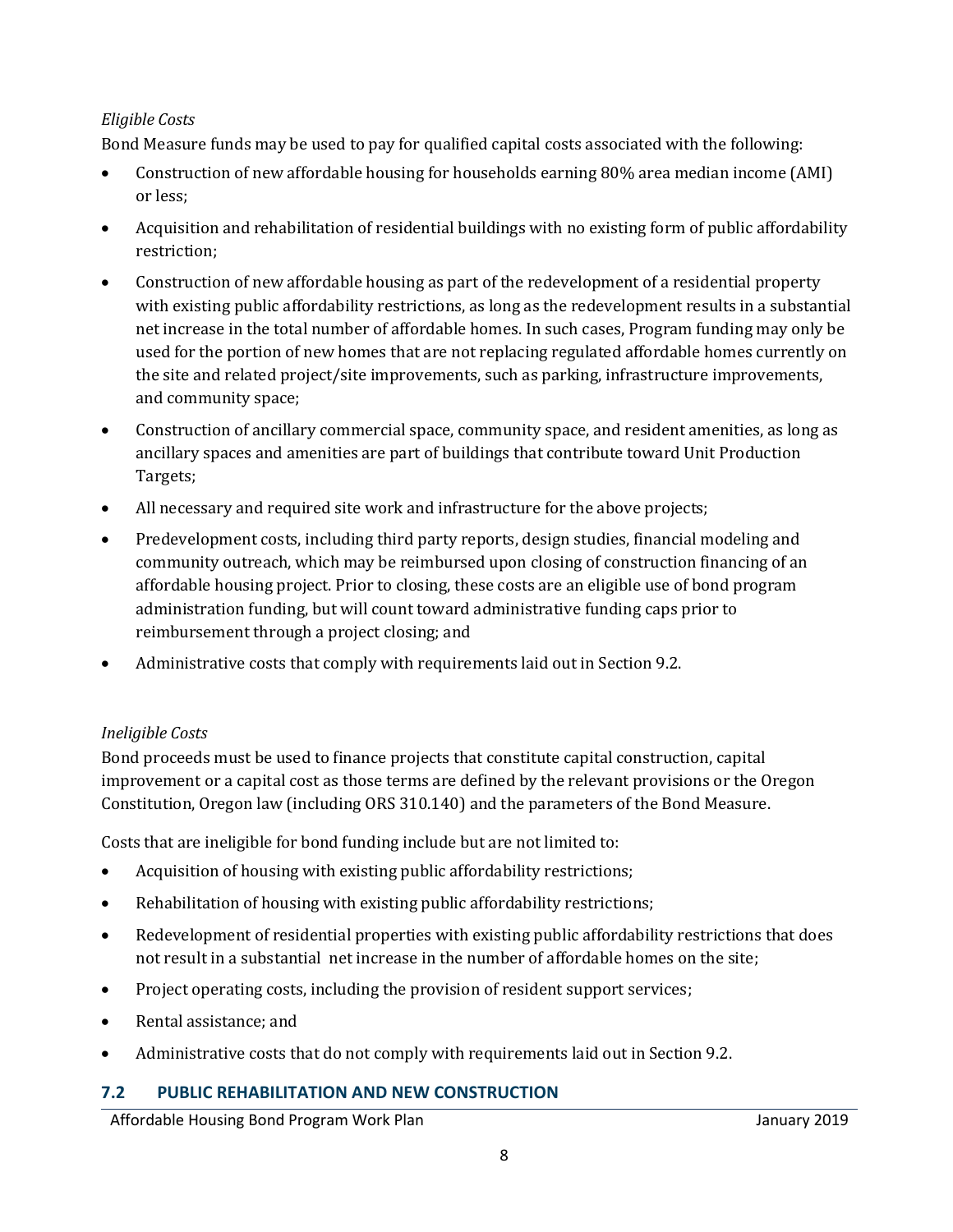Local Implementation Partners may utilize Bond Measure funds only to pay qualified capital costs to develop, finance, construct and equip new affordable housing and to acquire and rehabilitate market rate housing with no existing public affordability restriction for conversion to affordable housing with a public affordability restriction. Metro housing bond funds may not be used to acquire and/or rehabilitate any housing with an existing public affordability restriction.

Eligible and ineligible costs are set forth in Section 7.1, above.

## <span id="page-13-0"></span>**7.3 PROJECT APPROVAL AND FUNDING PROCESS**

The Metro COO will approve funding commitments for all qualified projects identified by Local Implementation Partners at two stages: (1) a Concept Endorsement and (2) a Final Approval. The Concept Endorsement is a preliminary commitment of funding on the basis of consistency of the early project concept with the Local Implementation Strategy. The Concept Endorsement is optional for acquisition and rehabilitation projects (to be pursued at the Local Implementation Partner's discretion), but is mandatory for new construction projects.

*Stage 1: Concept Endorsement (optional for acquisition/rehabilitation; required for new construction)* The Metro COO will provide Concept Endorsements for preliminary development and acquisition/rehabilitation projects. Presented concepts should consist of, at minimum, an identified site which the Local Implementation Partner or the private developer/sponsor controls, a preliminary development or rehabilitation plan, a preliminary unit and affordability mix, preliminary estimates of total development costs, preliminary estimate of requested Metro Housing bond funds and an identified development team.

The Concept Endorsement will be made based upon the following criteria:

- Endorsement of Local Implementation Partner;
- Concept's contribution to Unit Production Targets relative to requested amount of bond funding *or* demonstration of how proposed project will contribute to Local Implementation Partner's portfolio of planned or completed projects to achieve the local share of Unit Production Targets; and
- Consistency with Local Implementation Strategy.

## *Stage 2: Funding Authorization and Release of Funds*

The Metro COO will authorize project funding only after a finalized development program, design development drawings and confirmed funding sources have been provided. Metro staff will consult members of the Community Oversight Committee as needed to advise on projects prior to authorization of funding by the COO. The Metro COO's authorization of funding will be based on the satisfaction of the following criteria:

- Continued support for the project by Local Implementation Partner;
- Development program's contribution to Unit Production Targets (including affordability and bedroom size targets) relative to requested amount of bond funding; *or* demonstration of how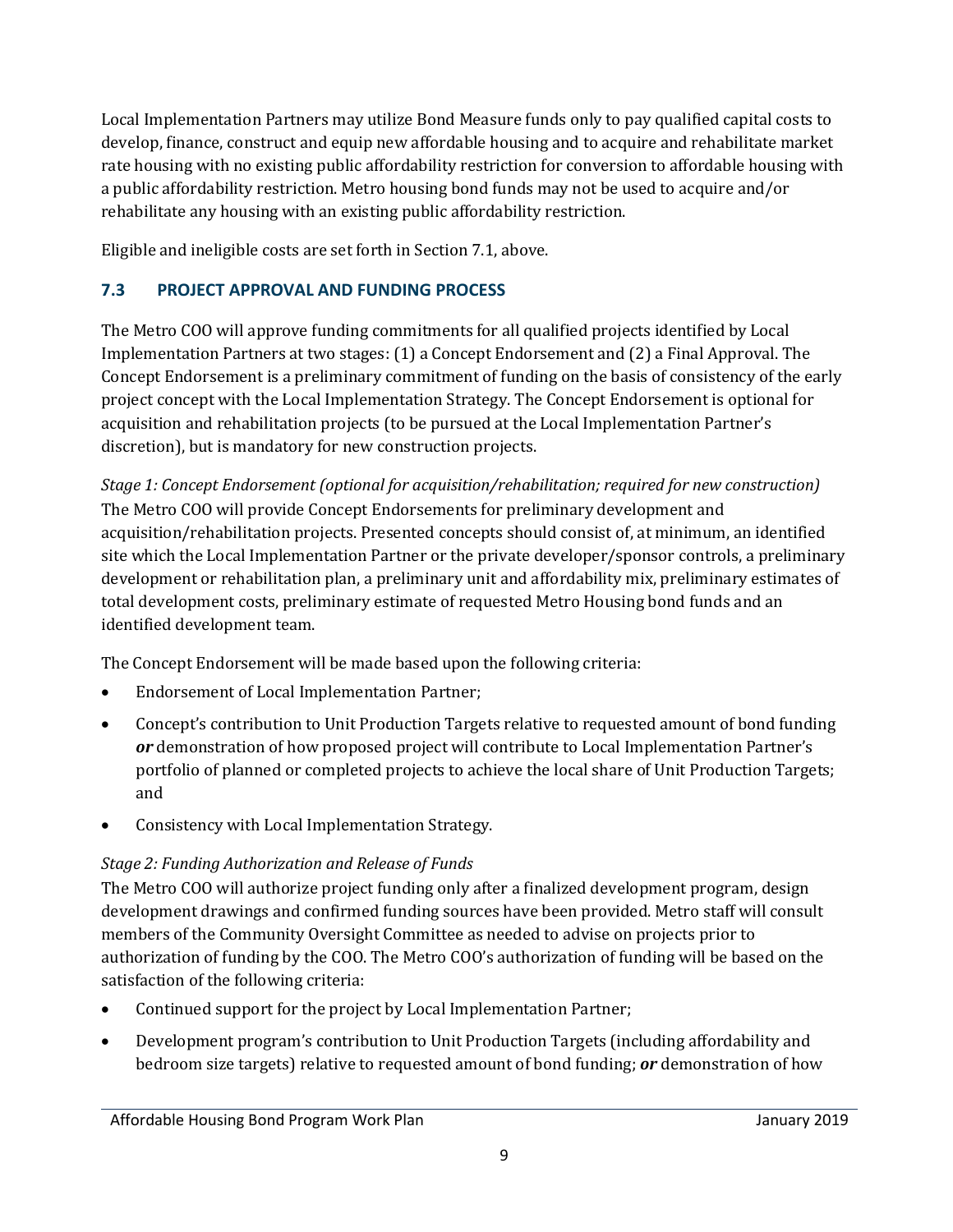proposed project will contribute to Local Implementation Partner's portfolio of planned or completed projects to achieve the local share of Unit Production Targets;

- Consistency with Local Implementation Strategy; and
- Provision of requested documentation to demonstrate project feasibility.

Prior to the release of funds to the Implementation Partner, a Regulatory Agreement (as defined below) approved by the Office of the Metro Attorney and meeting the criteria described further in Section 8.1 will be executed. The Regulatory Agreement will be recorded against the property at or prior to the time of closing.

# <span id="page-14-0"></span>**7.4 REAL PROPERTY ACQUISITIONS**

Bond funds may be used by Metro or Local Implementation Partners to acquire real property (including land and buildings) for the development, rehabilitation, or adaptive reuse as affordable housing consistent with this Work Plan (hereinafter referred to as "Property Acquisitions").

Property Acquisition costs that may be paid for with Bond funds include the purchase price and all costs related to pre-purchase due diligence including appraisals, purchase of options, earnest money for purchase and sale agreements, environmental assessments, geotechnical reports, preliminary development cost estimates, zoning capacity studies, physical capital needs assessments for acquired buildings, and other third party reports. Eligible pre-purchase due diligence costs will be reimbursed to Local Implementation Partners only upon completion of the Property Acquisition, although bond Program Administration funds may be applied to due diligence costs prior to reimbursement.

Bond Measure funds may also be loaned or granted to projects sited on real property previously acquired by a project sponsor or Local Implementation Partner using non-Bond funds. For these projects, the costs of previous real property acquisition will be included in overall project costs, subject to Metro appraisal requirements.

## *Property Acquisition Parameters*

Bond Measure funds may be used for Property Acquisition provided the following criteria are met:

- The property is owned by a willing seller;
- An appraised value has been obtained in accordance with applicable Uniform Standards of Professional Appraisal Practice (USPAP) standards. In general, the purchase price should not exceed 10 percent over appraised value. However, exceptions may be made at the discretion of the Metro COO if it can be demonstrated that the site presents unique opportunities to advance the Unit Production Targets and Guiding Principles;
- The anticipated project on the site will contribute proportionately to Unit Production Targets (including affordability and bedroom size targets) relative to the forecasted bond funding; or the Local Implementation Partner demonstrates how the anticipated project will contribute to that Partner's portfolio of planned or completed projects to achieve the local share of Unit Production Targets;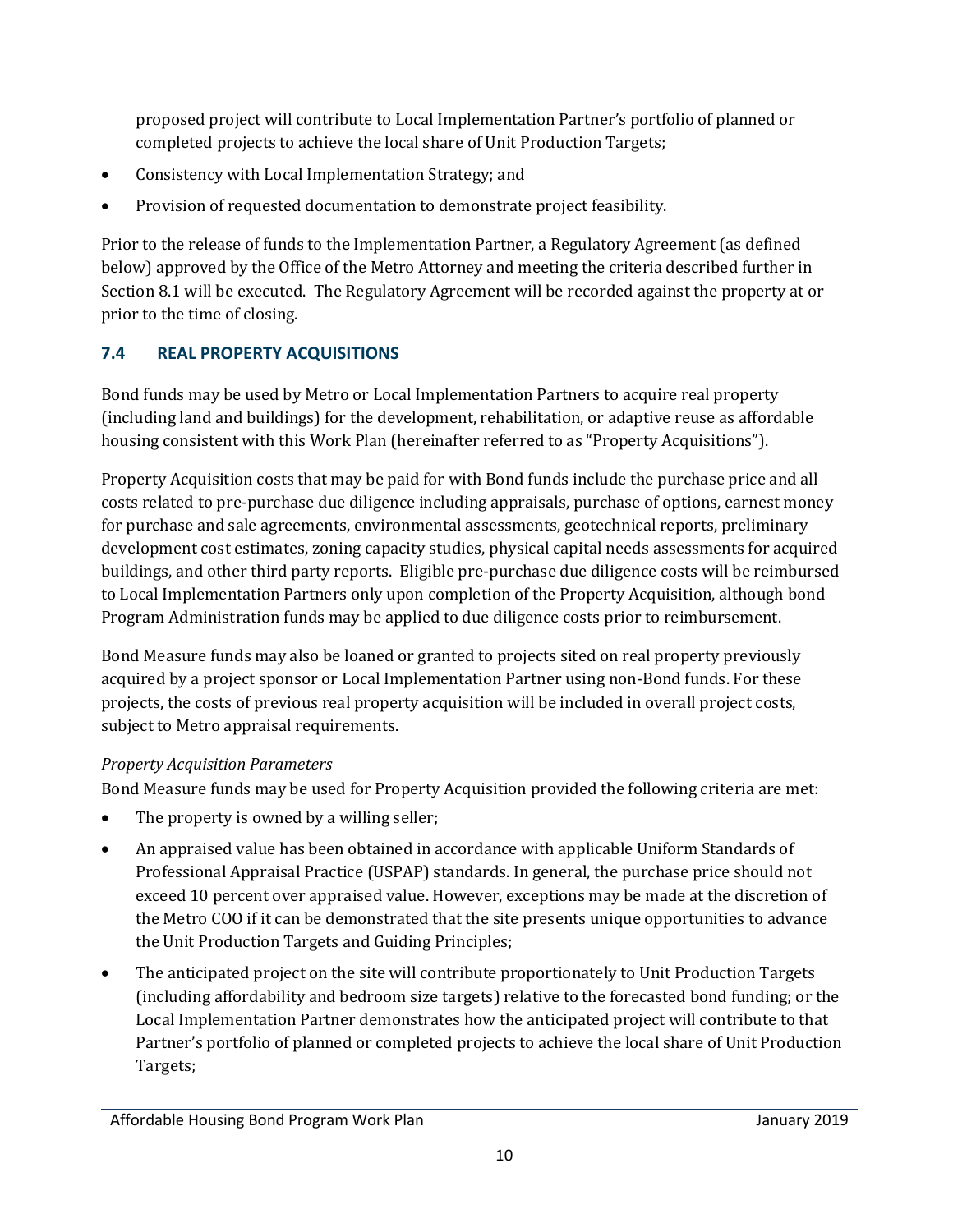- The property consists of a development-ready site, with zoned capacity to support the preliminary development concept, road access, utility connections, buildable soils, and mitigation plan for any environmental conditions; and
- The acquisition is consistent with the applicable Implementation Strategy.

The requirement for zoned capacity, utility connections, and other infrastructure improvements may be waived in cases where an approved plan provides for needed improvements and such improvements are expected within two years.

## *Funding Authorization and Release of Funds*

Funding authorizations for Property Acquisitions will be authorized by the Metro COO. Metro staff will consult members of the Community Oversight Committee as needed to advise on projects prior to authorization of funding by the COO.

Prior to the release of funds, a Regulatory Agreement (as defined in Section 8.1) will be recorded against the property at or prior to the time of closing. The Local Implementation Partner will provide a copy of the recorded Regulatory Agreement to Metro promptly after closing.

# <span id="page-15-0"></span>**8. AFFORDABILITY COVENANTS AND MONITORING**

## <span id="page-15-1"></span>**8.1 METRO AFFORDABILITY COVENANTS**

Each Implementation IGA will require that a regulatory agreement or similar affordability/restrictive covenant (the "Regulatory Agreement"), in form and substance acceptable to Metro, must be recorded on the title of every property that receives Bond project funding. The Regulatory Agreement will acknowledge the use of Bond Measure funds and the restrictions associated with the use of such funds, including the affordability restrictions and other policies upon which the funding was conditioned, provide monitoring and access rights to Metro, and be enforceable by the Local Implementation Partner and Metro.

The Regulatory Agreement will have a term of not less than 60 years for newly constructed projects and existing market-rate projects that are converted to affordable/regulated projects, except in the case of converted projects where the project is more than 10 years old at the date of acquisition, in which case the minimum term will be not less than 30 years. The Regulatory Agreement will provide a first right of refusal for qualified nonprofit organizations or government entities to acquire the project upon expiration of the affordability period.

In the case of Property Acquisitions, the Regulatory Agreement will ensure development of the property consistent with the requirements set forth in this Work Plan.

## <span id="page-15-2"></span>**8.2 MONITORING RESPONSIBILITIES**

Owners of private projects receiving Bond Measure funds will be required to enter into a Regulatory Agreement, or similar agreement for the benefit of both Metro and the Local Implementation Partner,

Affordable Housing Bond Program Work Plan January 2019 anuary 2019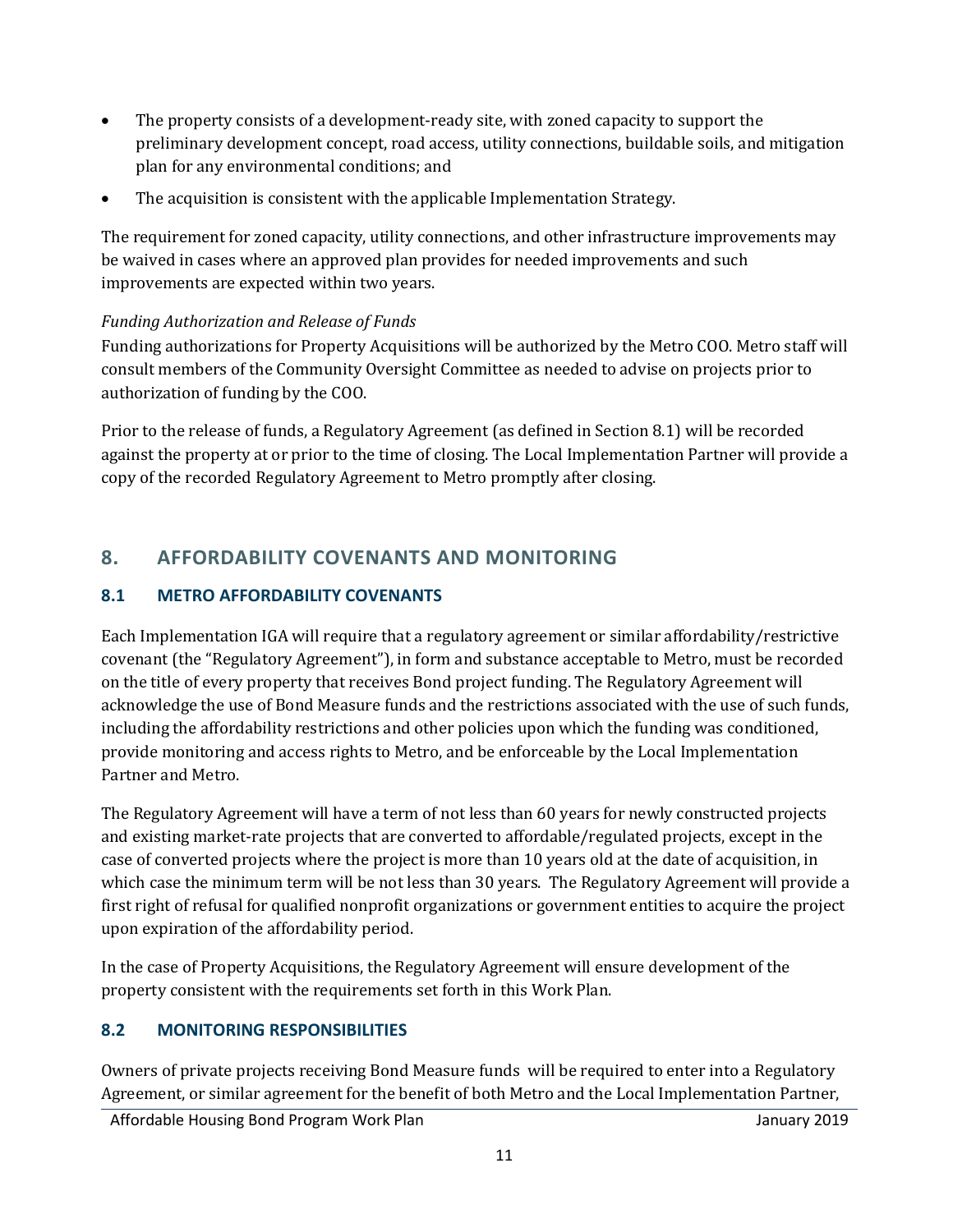to periodically provide tenant income verification data to ensure compliance with affordability restrictions. Project owners will also be required to provide certain information, including voluntarily collected tenant demographic data, to support evaluation of program outcomes. Finally, owners will be required to provide Metro with access to asset management data, including financial performance and physical condition of the project, and to provide physical access to the property when requested by Metro and/or the Local Implementation Partner. Metro will work with Local Implementation Partners, Oregon Housing and Community Services, or other public agencies to develop shared monitoring and reporting requirements and functions that align with established funding programs, including LIHTC.

## <span id="page-16-0"></span>**9. PROGRAM OPERATIONS**

## <span id="page-16-1"></span>**9.1 PROCEDURES MANUAL**

A Program procedures manual ("Procedures Manual") will be maintained by Metro to support fair and consistent consideration of Program funding requests, clear standards for reporting on Program outcomes, and continuous improvements in Program operations. Revisions to the Procedures Manual require Planning and Development Department Director approval.

The Affordable Housing Program procedures will include, at a minimum, guidance related to:

- 1. *Funding Guideline*s: Guidelines related to performance targets relative to the amount of Bond Funds contributed to a project and standards for replacement reserve funding;
- 2. *Risk Controls*: Preconditions for contractual commitments and release of funds, procedures for funding disbursement and monitoring during project construction, and recurring investment policies;
- 3. *Project Documentation Checklists and Templates*: List of required documents for Property Acquisition, Concept Endorsement, and Project Funding Authorization;
- 4. *Local Implementation Partner and Metro Site Acquisition Program Reporting*: Metrics, protocol, and templates for Local Implementation Partners and Metro's Site Acquisition Program to submit annual reports on program outcomes for review by the Community Oversight Committee; and
- 5. *Local Implementation Partner Administration Funding Guidelines*: Protocol and templates for Local Implementation Partners to submit a work plan in order to receive administrative funding at the beginning of each fiscal year, including requirements for end-of-year reporting to demonstrate compliance with this Work Plan.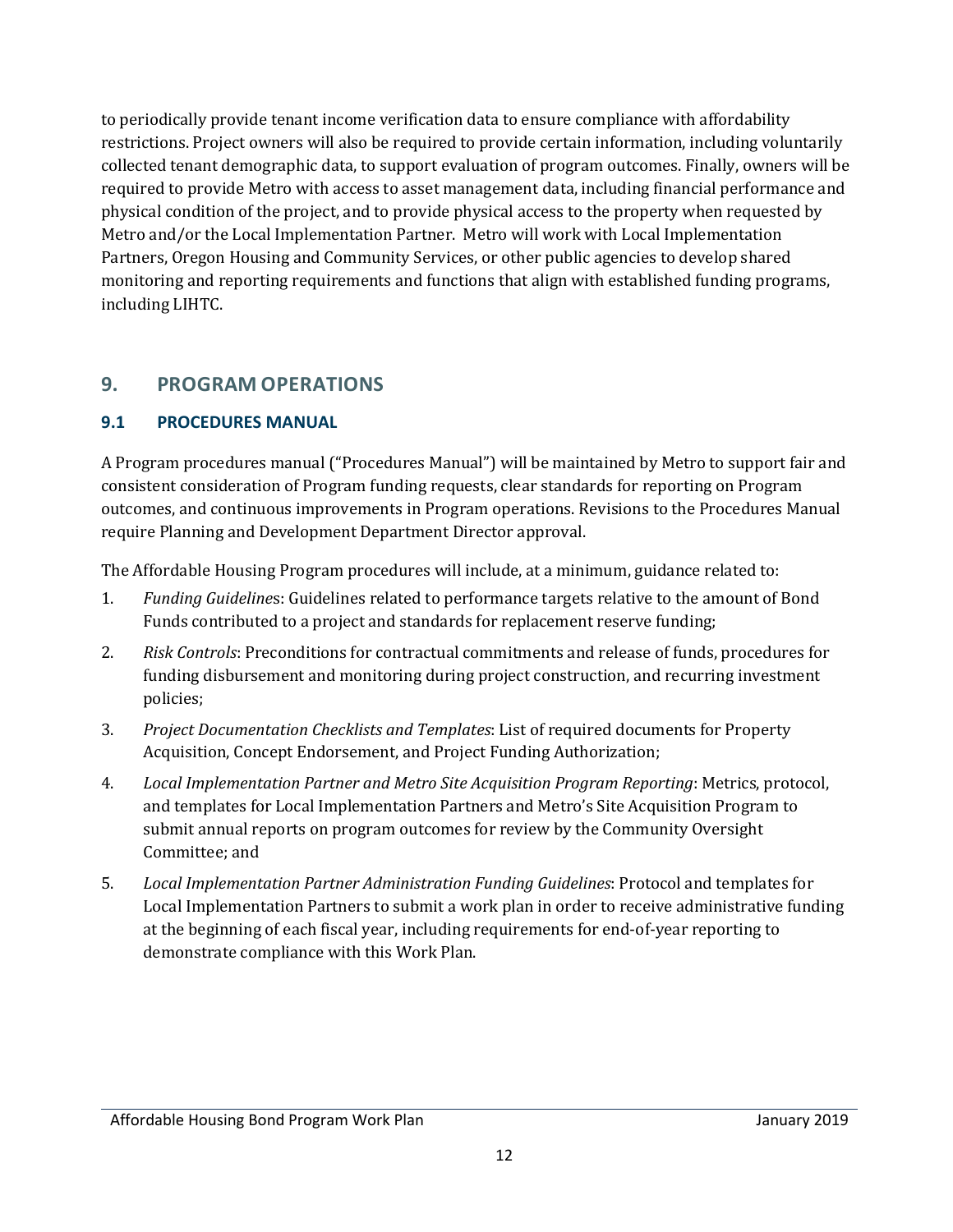## <span id="page-17-0"></span>**9.2 CAPITAL EXPENDITURES - ADMINISTRATIVE COST CAP**

Bond Measure funds must be used to pay for or reimburse prior expenditures that constitute qualified capital costs, consistent with the requirements of the Bond Measure, the Oregon Constitution and other applicable law.

The purpose and focus of the Affordable Housing Program is to expand the region's supply of affordable housing. Consistent with requirements set forth in the Bond Measure, no more than five percent of total Bond Measure proceeds may be expended on administrative costs associated with the implementation of Program activities, including Program development and administration, financial administration, and monitoring and oversight functions prior to the completion of the Unit Production Targets. All administrative and Program costs funded with Metro Bond Measure proceeds must be capital costs, as defined by the Oregon Constitution and Oregon Statutes, allocable to affordable housing projects.

Subject to compliance with Oregon law and the Bond Measure, Local Implementation Partners are eligible to receive funding for administrative costs associated with Program implementation according to the distribution described in Exhibit B. Each Local Implementation Partner must submit a spending plan for the allocated annual funds and a report demonstrating use of the previous year's funding by April 1 of each year, including certifying that Metro Bond Measure funds have been and will be applied solely to the payment or reimbursement of capital costs consistent with Oregon law and the Bond Measure. Once Metro has approved the spending plan, funding will be released on or after July 1 for the fiscal year commencing on July 1 and ending the following June 30. A partial year allocation will be made available to eligible Local Implementation Partners for FY2018-19 in February 2019. In order to maintain eligibility to receive Metro Bond Measure funds in advance for program implementation activities, all administrative expenditures must result in funding authorization for bond-funded affordable housing projects or assets within three years from the date of disbursement.

## <span id="page-17-1"></span>**9.3 PROGRAM AMENDMENTS**

This Work Plan may be amended, as needed, by Metro staff with approval of the Metro Council to ensure compliance with Bond Measure covenants, applicable law, achievement of Unit Production Goals, and alignment with Guiding Principles.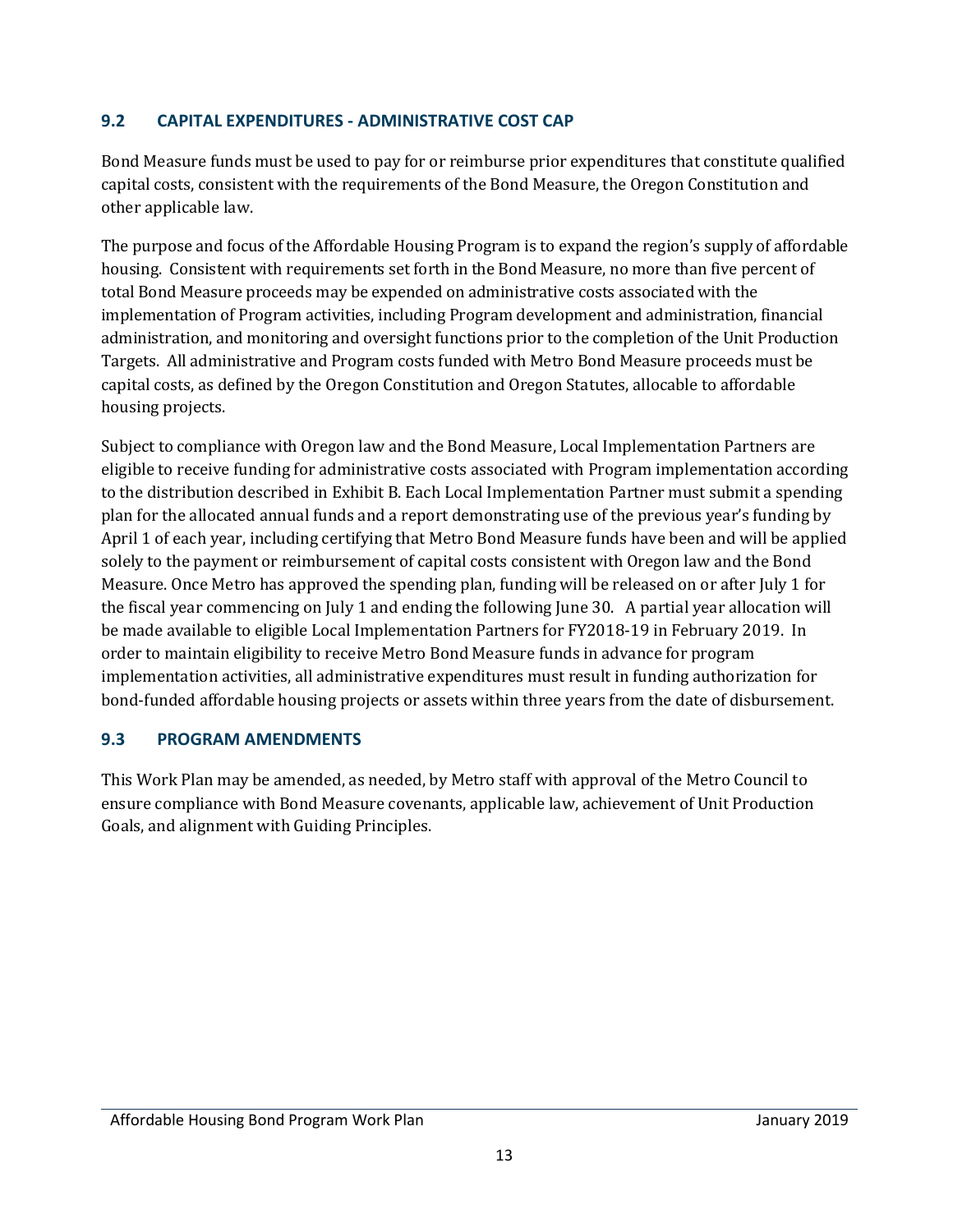# **EXHIBIT A BOND MEASURE BALLOT TITLE**

## **Attachment to SEL 805**

<span id="page-18-0"></span>

| Caption:                  | Bonds to fund affordable housing in Washington, Clackamas, Multnomah counties.                                                                                                                                                                                                                                                                                                                                                                                                                                                                                                                                |  |  |  |  |  |  |
|---------------------------|---------------------------------------------------------------------------------------------------------------------------------------------------------------------------------------------------------------------------------------------------------------------------------------------------------------------------------------------------------------------------------------------------------------------------------------------------------------------------------------------------------------------------------------------------------------------------------------------------------------|--|--|--|--|--|--|
| Question:                 | Shall Metro issue bonds, fund affordable housing for low-income families, seniors,<br>veterans, people with disabilities; require independent oversight, annual audits? If<br>the bonds are approved, they will be payable from taxes on property or property<br>ownership that are not subject to the limits of sections 11 and 11b, Article XI of the<br><b>Oregon Constitution</b>                                                                                                                                                                                                                         |  |  |  |  |  |  |
| Summary:                  | Measure authorizes \$652.8 million in general obligation bonds to fund affordable<br>housing in Washington, Clackamas, and Multnomah counties.<br>Bonds will be used to build affordable housing for low-income households;<br>purchase, rehabilitate, and preserve affordability of existing housing; buy land for<br>affordable housing; help prevent displacement.                                                                                                                                                                                                                                         |  |  |  |  |  |  |
|                           | Affordable housing means land and improvements for residential units occupied by<br>low-income households making 80% or less of area median income, which in 2018<br>for a family of four was \$65,120; improvements may include a mix of unit sizes,<br>spaces for community and resident needs and services. Some units will be<br>accessible for people with disabilities and seniors; flexibility for existing tenants and<br>hardship.                                                                                                                                                                   |  |  |  |  |  |  |
|                           | Requires community oversight and independent financial audits. Creates affordable<br>housing function for Metro, implemented by Metro and local housing partners.<br>Local and regional administrative costs capped at 5% of bond proceeds. Bond costs<br>estimated at \$0.24 per \$1,000 of assessed value annually, approximately<br>\$5.00/month for the average homeowner. Bonds may be issued over time in<br>multiple series.                                                                                                                                                                           |  |  |  |  |  |  |
| Explanatory<br>Statement: | In the Metro region, rents and housing prices are rising faster than wages. Between<br>2010 and 2016, the median income for a renter increased 19% while the average<br>rent increased 52%. The need for affordable housing continues to increase, with<br>demand for affordable housing outpacing supply. This is especially true for people<br>on fixed incomes, working families, and seniors and disabled people in our region.<br>This measure will authorize Metro to issue \$652.8 million in general obligation<br>bonds to provide affordable housing for low-income families, seniors, veterans and |  |  |  |  |  |  |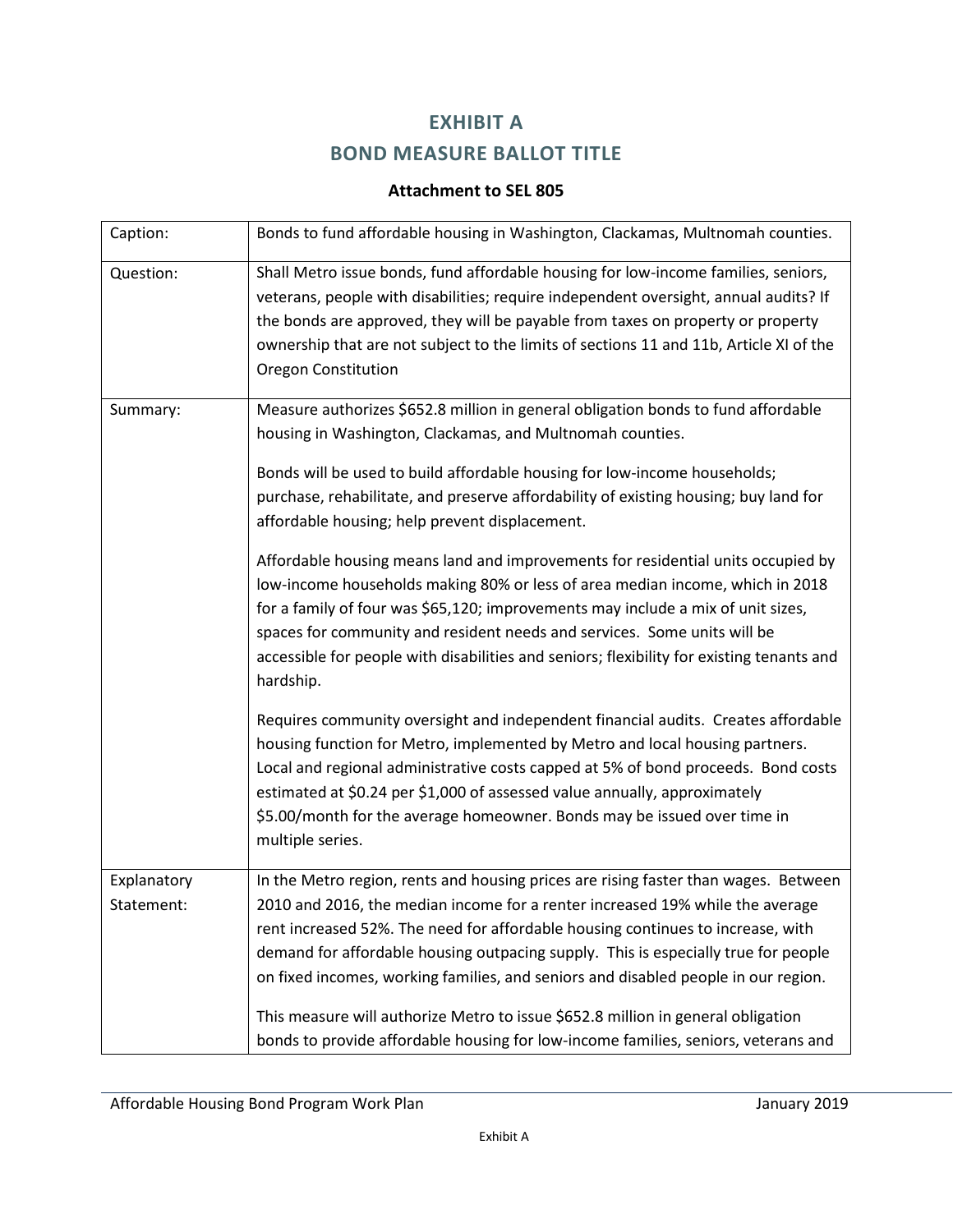| people with disabilities in the Metro region which includes Washington, Clackamas<br>and Multnomah counties.                                                                                                                                                                                                                                                                                                                                                                                                                                                                                                                                                                                                                                                                                                                                                                                                          |
|-----------------------------------------------------------------------------------------------------------------------------------------------------------------------------------------------------------------------------------------------------------------------------------------------------------------------------------------------------------------------------------------------------------------------------------------------------------------------------------------------------------------------------------------------------------------------------------------------------------------------------------------------------------------------------------------------------------------------------------------------------------------------------------------------------------------------------------------------------------------------------------------------------------------------|
| The bond funds will be used to build affordable housing for low-income households,<br>to purchase and rehabilitate existing housing to preserve its affordability and<br>prevent displacement, and to buy land for the immediate or future construction of<br>new affordable housing.                                                                                                                                                                                                                                                                                                                                                                                                                                                                                                                                                                                                                                 |
| The measure will create an affordable housing function for Metro, and will be<br>implemented by Metro and local governments. The administrative costs of Metro<br>and local housing providers paid for by the measure will not exceed 5% of bond<br>funds. Metro may issue the bonds over time in multiple series. Metro estimates<br>that the cost of the measure to the average homeowner to be 24 cents per \$1,000<br>of assessed value annually, or approximately \$5.00/month. An independent<br>community oversight committee will review bond expenditures and provide annual<br>reports, and an independent public accounting firm will perform an annual financial<br>audit of the expenditure of bond funds.                                                                                                                                                                                               |
| For purposes of the bond measure, "Affordable Housing" means land and<br>improvements for residential units occupied by low-income households making 80%<br>or less of the area median income, which in 2018 for a family of four was \$65,120.<br>The improvements constructed or purchased with bond funds may be composed of<br>a mix of unit sizes, and may include spaces for community and resident needs and<br>services, such as, without limitation, spaces for childcare services, healthcare<br>services, grocery, onsite utility and building facilities, and other commercial, office<br>and retail uses. Some units will be accessible for people with disabilities and<br>seniors. The income eligibility rules may provide for a waiver or temporary relief<br>from the limitations on qualifying income, if needed to avoid undue hardship or<br>displacement of persons living in existing housing. |

## On behalf of:

Metro Council President Tom Hughes Councilor Shirley Craddick Councilor Betty Dominguez Councilor Craig Dirksen Councilor Kathryn Harrington Councilor Sam Chase Councilor Bob Stacey

Submitted by: Metro Council President Tom Hughes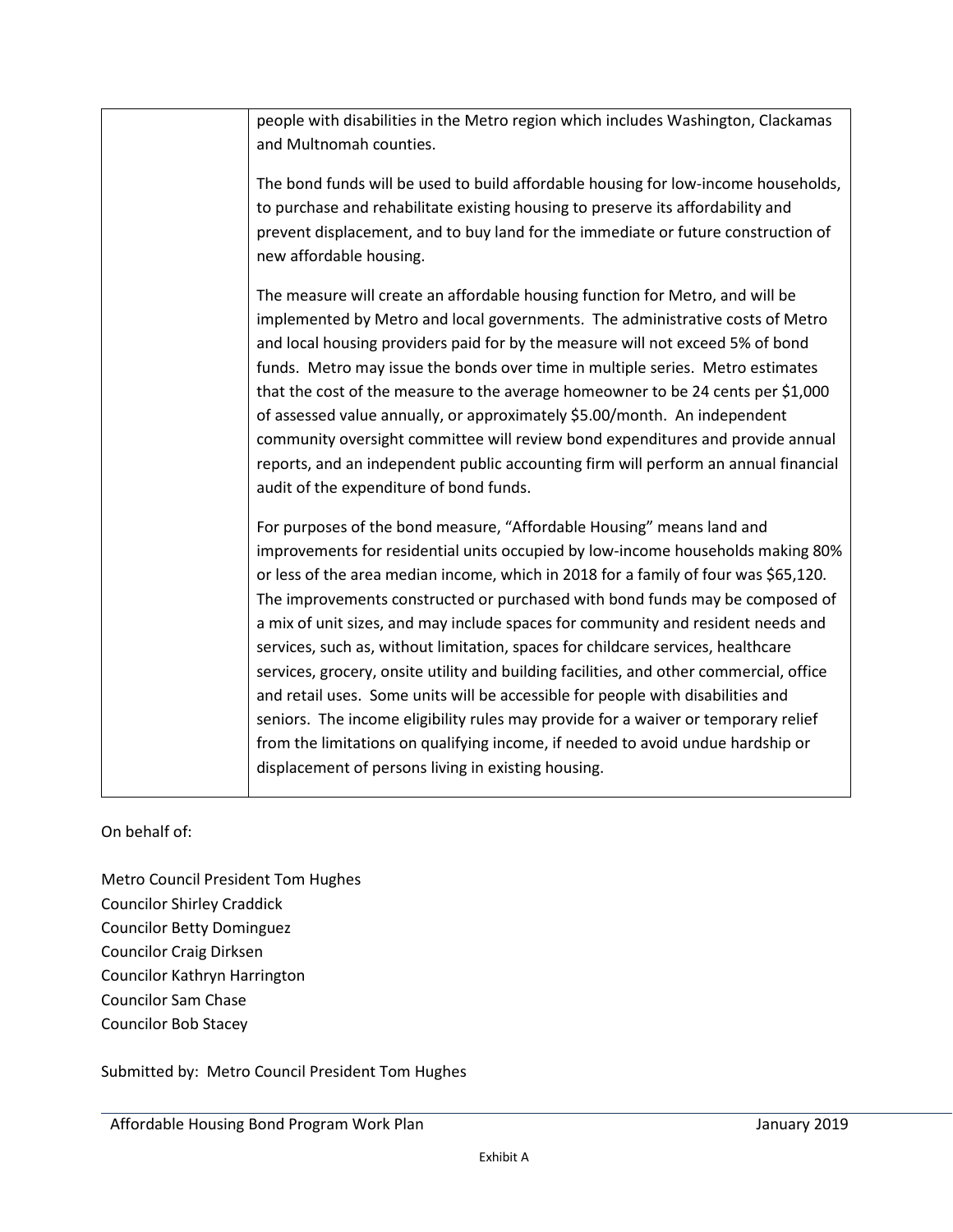## **EXHIBIT B**

# **BREAKDOWN OF UNIT PRODUCTION TARGETS AND FUNDING ELIGIBILITY**

#### <span id="page-20-0"></span>**Distribution of targets and eligible project and administration funding\***

|                                                                                       | Percent                 |                              | <b>Unit Production Targets**</b> |                        |                                                            |                                                       |
|---------------------------------------------------------------------------------------|-------------------------|------------------------------|----------------------------------|------------------------|------------------------------------------------------------|-------------------------------------------------------|
| <b>Jurisdiction</b>                                                                   | of<br>assessed<br>value | <b>Total</b>                 | 30%<br><b>AMI</b>                | Family-<br><b>Size</b> | <b>Total Project</b><br><b>Funding</b><br><b>Available</b> | <b>Total Admin.</b><br><b>Funding</b><br>Available*** |
| Beaverton                                                                             | 5.58%                   | 218                          | 89                               | 109                    | \$31,140,595                                               | \$655,591                                             |
| Clackamas County                                                                      | 20.82%                  | 812                          | 333                              | 406                    | \$116,188,094                                              | \$2,446,065                                           |
| Gresham                                                                               | 4.79%                   | 187                          | 77                               | 93                     | \$26,756,995                                               | \$563,305                                             |
| Hillsboro                                                                             | 7.28%                   | 284                          | 117                              | 142                    | \$40,657,081                                               | \$855,939                                             |
| Home Forward<br>(balance of<br>Multnomah County)                                      | 2.84%                   | 111                          | 46                               | 55                     | \$15,879,123                                               | \$334,297                                             |
| Portland                                                                              | 37.81%                  | 1,475                        | 605                              | 737                    | \$211,056,579                                              | \$4,443,296                                           |
| <b>Washington County</b><br>(balance of county)                                       | 20.87%                  | 814                          | 334                              | 407                    | \$116,465,532                                              | \$2,451,906                                           |
| Metro Site<br>Acquisition<br>Program****                                              | n/a                     | Contributes to above targets |                                  |                        | \$62,016,000                                               | \$1,305,600                                           |
| Metro accountability<br>and financial<br>transaction costs                            | n/a                     | n/a                          |                                  |                        | n/a                                                        | \$13,056,000                                          |
| Reserved for future<br>allocation as<br>determined<br>necessary to achieve<br>targets | n/a                     | n/a                          |                                  |                        | n/a                                                        | \$6,528,000                                           |
| <b>Total</b>                                                                          | 100%                    | 3,900                        | 1,600                            | 1,950                  | \$620,016,000                                              | \$32,640,000                                          |

\*The Initial Housing Bond Framework calls for distribution of targets and funding to counties on the basis of assessed value, but provides flexibility for how partners within each county further distribute targets and funding. If an alternative distribution is not agreed to by partners for distribution of funding within a county, assessed value will be used as the basis of distribution to all partners.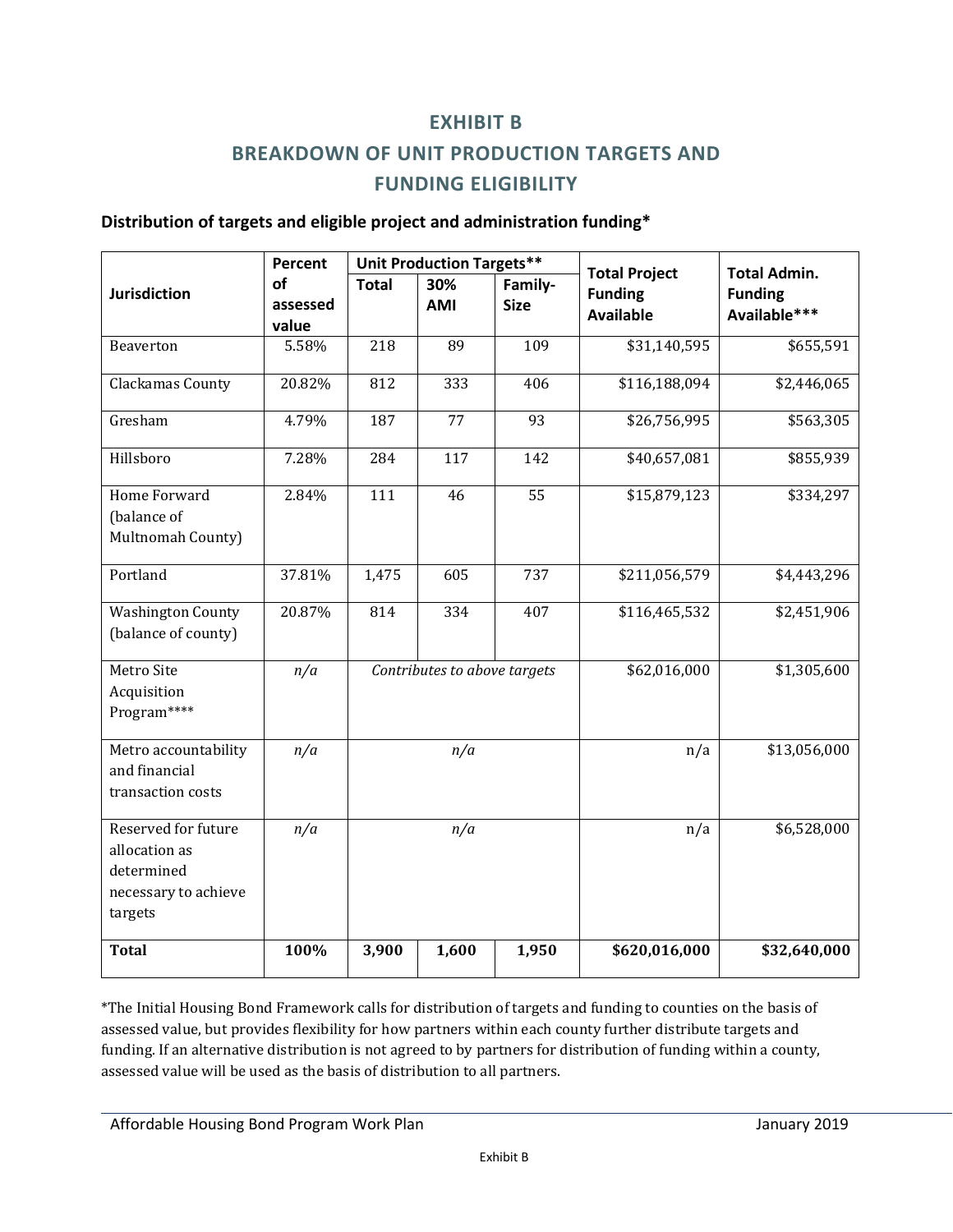\*\* For acquired rental properties, the targets and cap on homes for households making 61-80% of AMI will be applied upon turnover.

\*\*\* Any administrative funding from bond proceeds must be consistent with the requirements of Oregon law and the Bond Measure and Metro will, in consultation with bond and tax counsel, request certification from jurisdictions that proceeds are being applied to qualified capital costs.

\*\*\*\* The Regional Site Acquisition Program aims to distribute investments proportionately across the region to support local progress toward the Unit Production Targets. In the event that regional investments are not proportionately distributed, the above Unit Production Targets may be adjusted pursuant to a Work Plan amendment.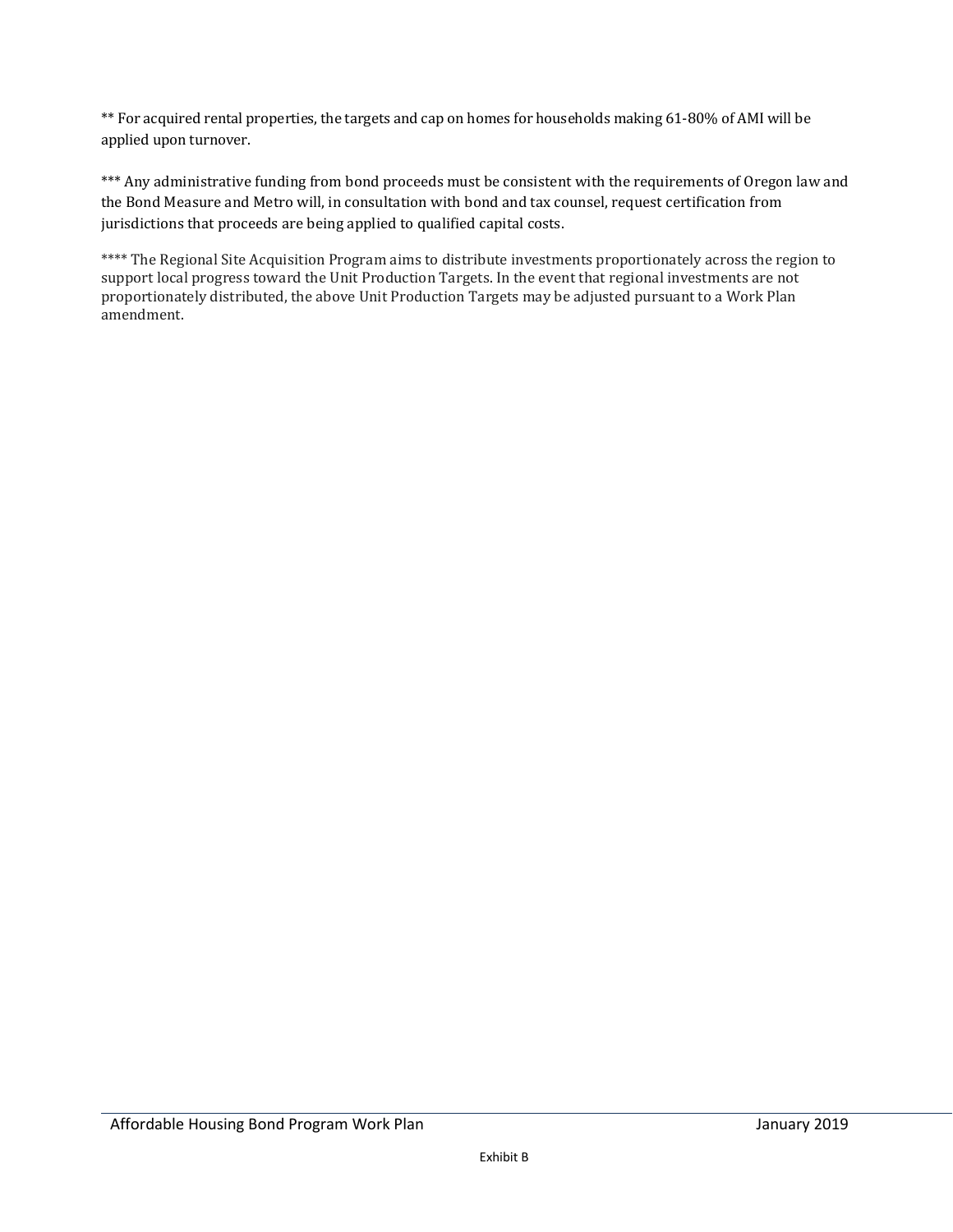## **EXHIBIT C**

## **LOCAL IMPLEMENTATION STRATEGY REQUIREMENTS**

- <span id="page-22-0"></span>1. Development Plan to achieve the Unit Production Targets that includes the following elements:
	- a. Anticipated number, size, and range of project types (estimates are acceptable) and cost containment strategies to achieve local share of unit production targets (including 30% AMI and family-size unit goals and the cap on units at 61-80% AMI) using local share of eligible funding;
	- b. Consideration for how new bond program investments will complement existing regulated affordable housing supply and pipeline;
	- c. Goals and/or initial commitments for leveraging additional capital and ongoing operating and/or service funding necessary to achieve the local share of Unit Production Targets;
	- d. Strategy for aligning resident or supportive services with housing investments, including [optional] any local goals or commitments related to permanent supportive housing; and
	- e. Description of project selection process(es) and prioritization criteria, including anticipated timing of competitive project solicitations and how existing or new governing or advisory bodies will be involved in decisions regarding project selection.
- 2. Strategy for advancing racial equity in implementation that includes:
	- a. Location strategy that considers geographic distribution of housing investments, access to opportunity, strategies to address racial segregation, and strategies to prevent displacement and stabilize communities;
	- b. Fair housing strategies and/or policies to eliminate barriers in accessing housing for communities of color and other historically marginalized communities, including people with low incomes, seniors and people with disabilities, people with limited English proficiency, immigrants and refugees, and people who have experienced or are experiencing housing instability;
	- c. Strategies and/or policies, such as goals or competitive criteria related to diversity in contracting or hiring practices, to increase economic opportunities for people of color; and
	- d. Requirements or competitive criteria for projects to align culturally specific programming and supportive services to meet the needs of tenants.
- 3. Engagement report summarizing engagement activities, participation and outcomes, including:
	- a. Engagement activities focused on reaching communities of color and other historically marginalized communities, including people with low incomes, seniors and people with disabilities, people with limited English proficiency, immigrants and refugees, and people who have experienced or are experiencing housing instability;
	- b. Summary of key community engagement themes related to local housing needs and priority outcomes for new affordable housing investments, approach to geographic distribution and location strategies, acknowledgement of historic/current inequitable